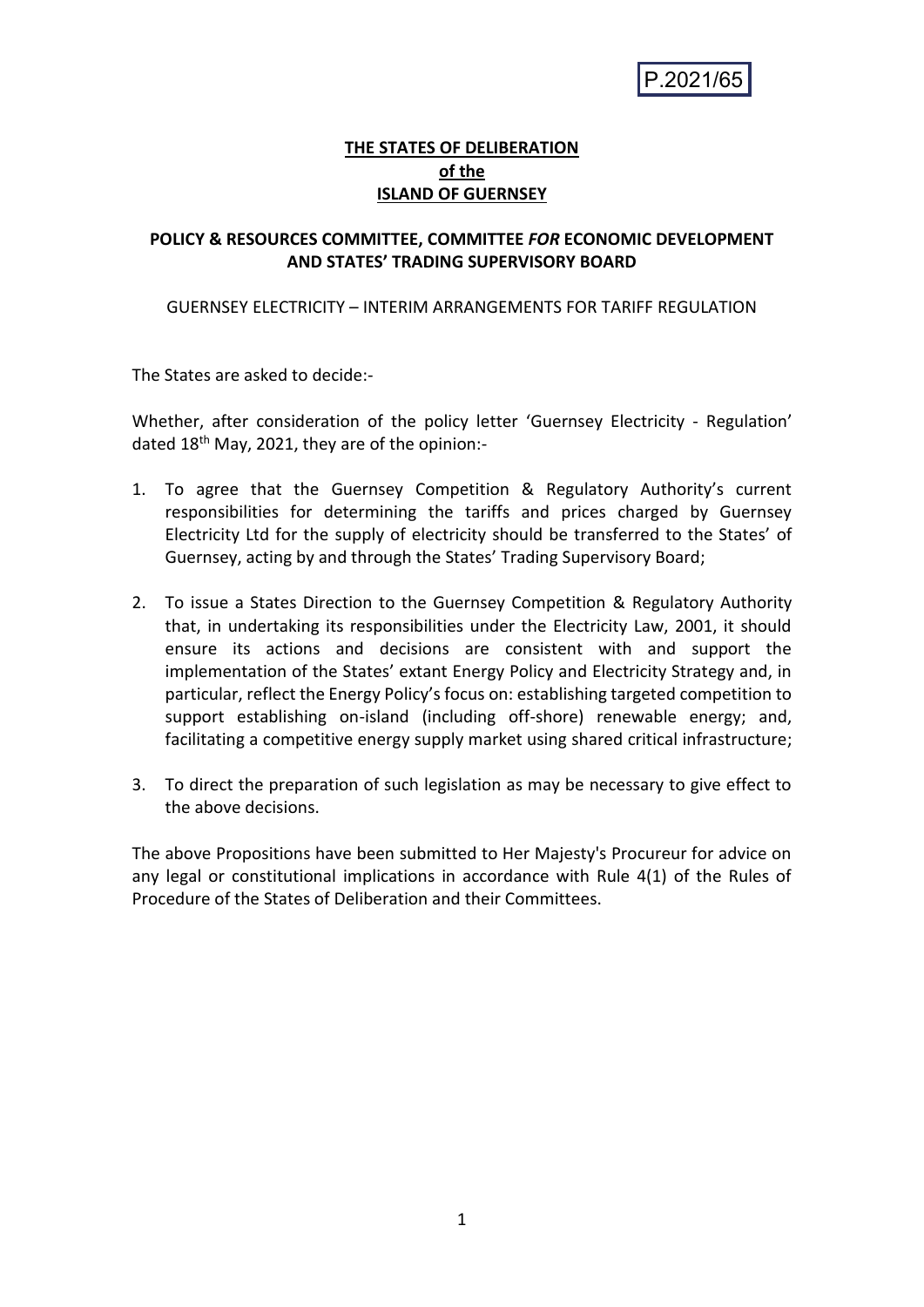# **THE STATES OF DELIBERATION of the ISLAND OF GUERNSEY**

#### **POLICY & RESOURCES COMMITTEE, COMMITTEE** *FOR* **ECONOMIC DEVELOPMENT AND STATES' TRADING SUPERVISORY BOARD**

#### GUERNSEY ELECTRICITY – INTERIM ARRANGEMENTS FOR TARIFF REGULATION

The Presiding Officer States of Guernsey Royal Court House St Peter Port

18th May, 2021

Dear Sir

#### **1 Executive Summary**

- 1.1 The Energy Policy<sup>1</sup> adopted by the States in 2020 established a policy framework for the effective management of Guernsey's energy needs over the period 2020- 2050. It set out high-level policy direction to enable the States to manage the global transition to decarbonisation in the energy market at a local level. This policy letter proposes some interim arrangements in relation to both Guernsey Electricity's (GEL) tariffs and the licencing of the Island's electricity sector to enable that transition whilst the States develops and puts in place some of the detailed strategies and policies that are required to support the delivery of its Energy Policy.
- 1.2 The Energy Policy established emissions reduction targets for Guernsey which it anticipated would be achieved partially by facilitating targeted competition within the electricity market to potentially enable additional and local renewable or low carbon energy operators to serve the market. Two of the key work streams identified as being necessary to support that were as follows: firstly, the introduction of a licensing framework to support establishing on-island renewable energy generation; and, secondly, ensuring that cost-reflective tariff systems are put in place across all forms of energy supplies in order to provide greater clarity for investment by energy suppliers and greater transparency for consumers when choosing what to buy.

<sup>1</sup> Article 8 of Billet d'Etat XI of 2020: States of Guernsey Energy Policy 2020-2050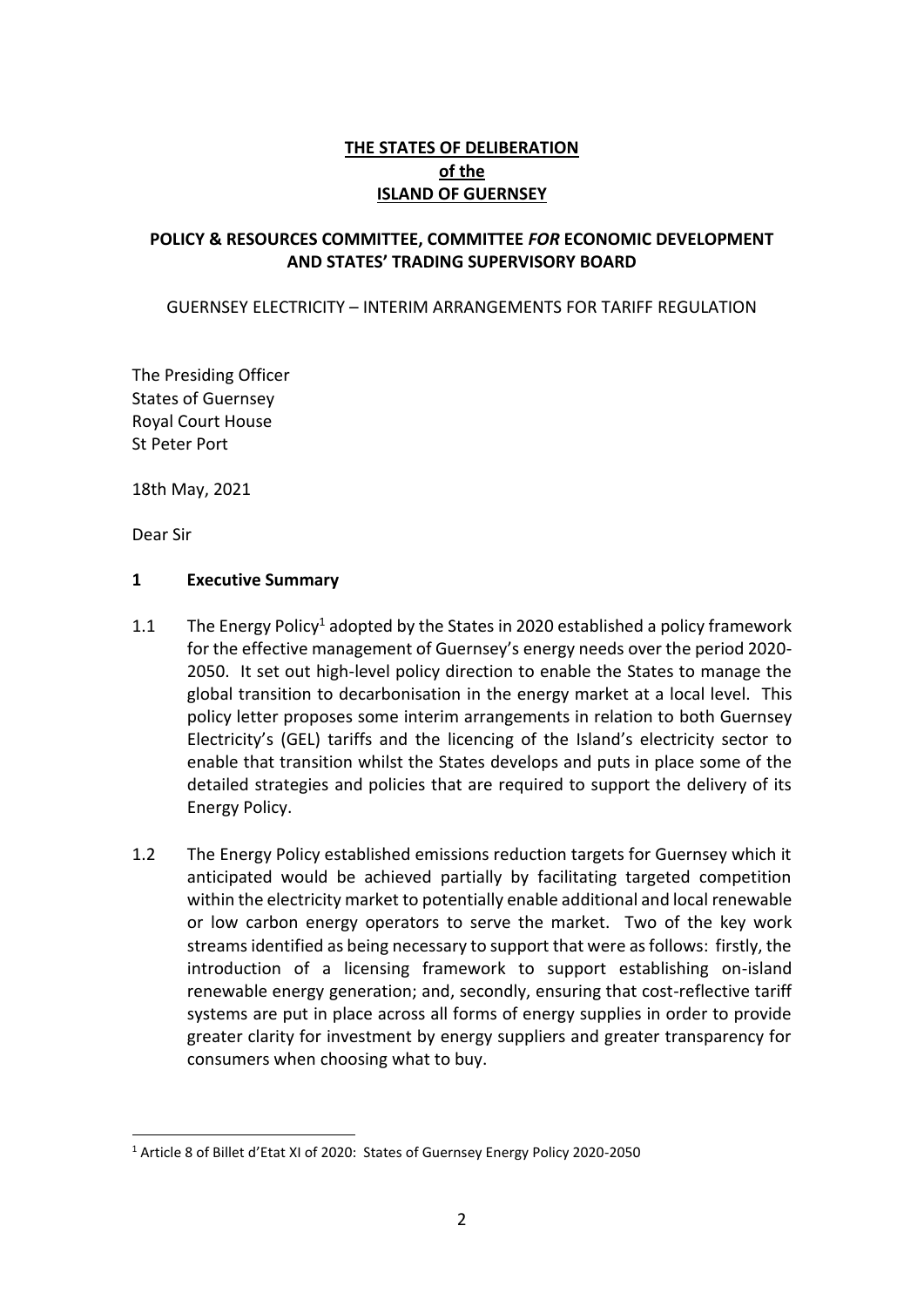- 1.3 The Energy Policy envisages that Guernsey Electricity (GEL) will play a fundamental role in supporting the energy market transition, in particular by: continuing to invest in a conveyance and supply network that can sustain the forecast increase in electricity consumption; and, the development of a second subsea cable direct from Guernsey to France which has been agreed in principle by the States<sup>2</sup>. However, decisions on such investments need to be underpinned by clarity in the future regulatory environment under which GEL will operate.
- 1.4 Historically, GEL has been subject to sector specific economic regulation by the Guernsey Competition and Regulatory Authority (GCRA). This policy letter sets out the regulatory vacuum that has existed in the electricity market following a review of that historic regulation which began in 2012. As a result, there has been no comprehensive review of GEL's tariffs since that time, even though it has invested over £115m in Guernsey's electricity infrastructure over that period. The regulatory uncertainty is likely to continue until the States puts in place the aforementioned new system of licensing for the electricity market. It is not expected that work on that system (and any new legislation that may be required) will be completed until at least 2023. However, GEL now needs to start generating additional revenues to enable it to continue investing in the electricity infrastructure at the level required to support the energy transition and the Island's new Energy Policy.
- 1.5 This policy letter also sets out a case for both a restructuring and rebalancing of GEL's current tariffs as a high priority to support the objectives of the Energy Policy. These exercises will be undertaken on a revenue neutral basis for GEL.
- 1.6 A restructuring process will ensure its tariffs properly reflect the fixed and variable costs incurred by the Company in accordance with the Energy Policy. Its current tariffs are distorting and misleading the market place by overstating the unit costs of the electricity it supplies and understating the fixed costs. This must be addressed before the electricity generation market is opened up to more competition.
- 1.7 A rebalancing exercise will enable GEL to offer a range of "innovative" and more flexible tariffs that take advantage of the times when cheaper imported renewable electricity is available. Not only should this drive behavioural change amongst consumers in support of the Energy Policy, but it will also benefit the community by reducing the average unit cost of electricity consumed.

<sup>2</sup> Article 8 of Billet d'Etat XI of 2020 - States of Guernsey Energy Policy 2020-2050: Resolution 8: To approve the cable strategy set out in 8.17 and agree in principle the need for a second interconnector, subject to the consideration of a full business case; and to direct the States Trading Supervisory Board via Guernsey Electricity Limited to revert to the States of Deliberation with the full business case.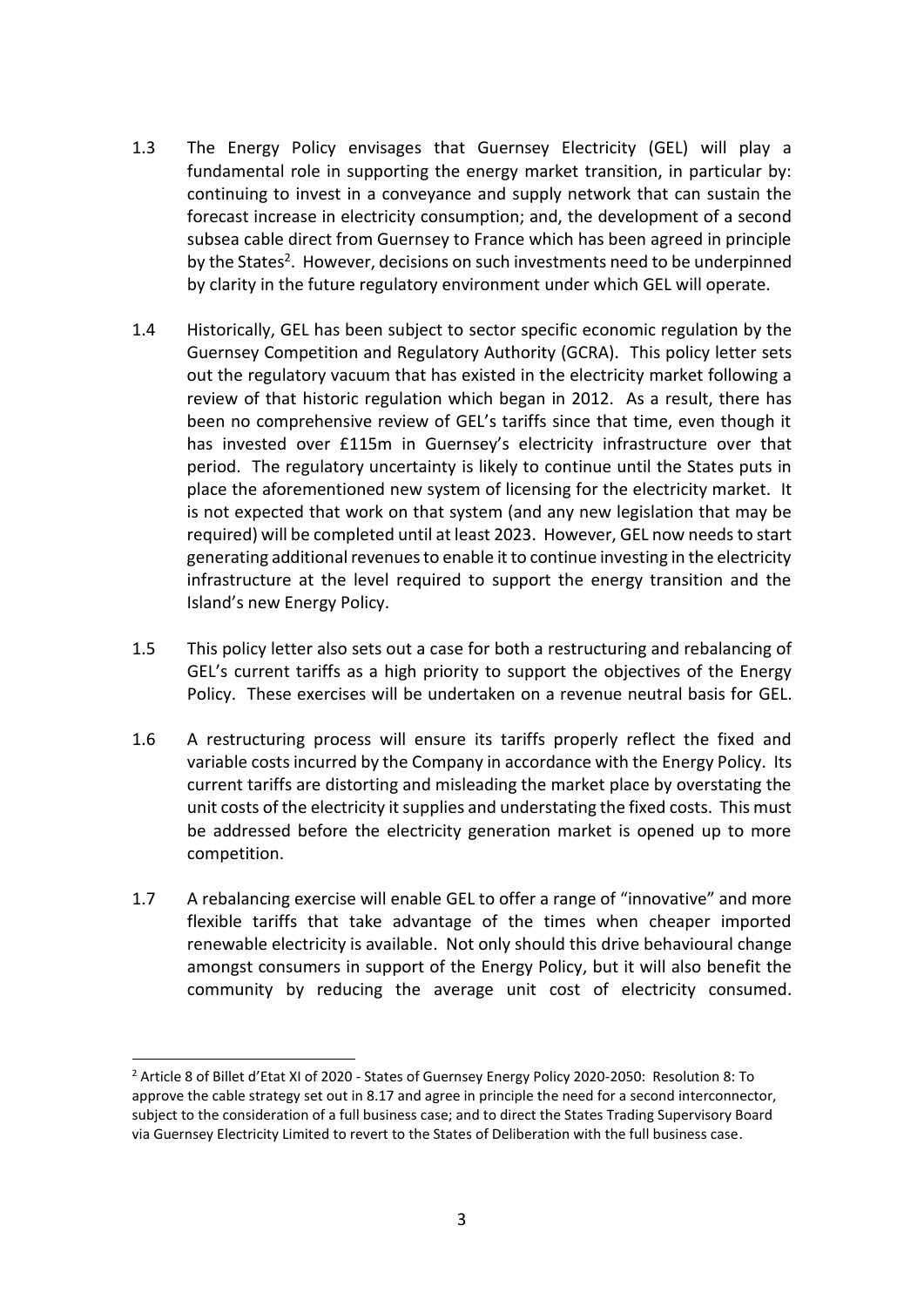- 1.8 The Policy and Resources Committee (P&RC), the Committee *for* Economic Development and the States' Trading Supervisory Board (STSB) (hereinafter referred to as the joint Committees) believe that a pragmatic and proportionate solution is required on an interim basis until the new licensing framework is in place. This must enable a comprehensive review of GEL's tariffs to be undertaken in support of the Energy Policy whilst allowing time for policy proposals and legislation to be brought forward to establish a new licensing framework for electricity market. The joint Committees do not believe that reverting to the historic system of regulation should be an interim option, as this would necessarily involve spending time addressing the concerns that were previously identified by the aforementioned review with that system, when the focus should be on looking forward to the development of the new licensing system.
- 1.9 Accordingly, this policy letter includes proposals for the approval of GEL's tariffs by the States, acting by and through the STSB, on an interim basis and pending the subsequent development and agreement by the States of a new licensing framework for the electricity market. It also includes proposals for States Directions to be issued to the GCRA to ensure that the current regulation of the electricity market is consistent with the Energy Policy following the end of GEL's licence exclusivity in the supply and conveyance markets on  $31<sup>st</sup>$  January, 2022.

#### **2 Background**

## 2.1 Legal and Regulatory Framework

- 2.1.1 GEL is a commercialised utility established as a States Trading Company under the provisions of the States Trading Companies Law, 2001. The States' Trading Supervisory Board ("STSB") acts as shareholder in the Company on behalf of the States of Deliberation.
- 2.1.2 Under the provisions of both the Regulation of Utilities Law, 2001, and the Electricity Law, 2001, GEL has been subject to economic regulation by the GCRA. The GCRA exercises its duties in respect of GEL with reference to: firstly, the same General Duties<sup>3</sup> that are set out for both the Authority itself and the States in the Regulation of Utilities Law, 2001; and, secondly, in accordance with any Directions that the States may give to the Authority, the provision and scope for which are set out under that Law<sup>4</sup>.
- 2.1.3 The electricity market in Guernsey is regulated by the GCRA in three distinct areas: generation; conveyance; and, supply. A licence is required in each area unless the scope of the activity concerned falls within the terms of a licence

<sup>&</sup>lt;sup>3</sup> Section 2 – General Duties - The Regulation of Utilities (Bailiwick of Guernsey) Law, 2001;

<sup>4</sup> Section 3 – States Directions - The Regulation of Utilities (Bailiwick of Guernsey) Law, 2001.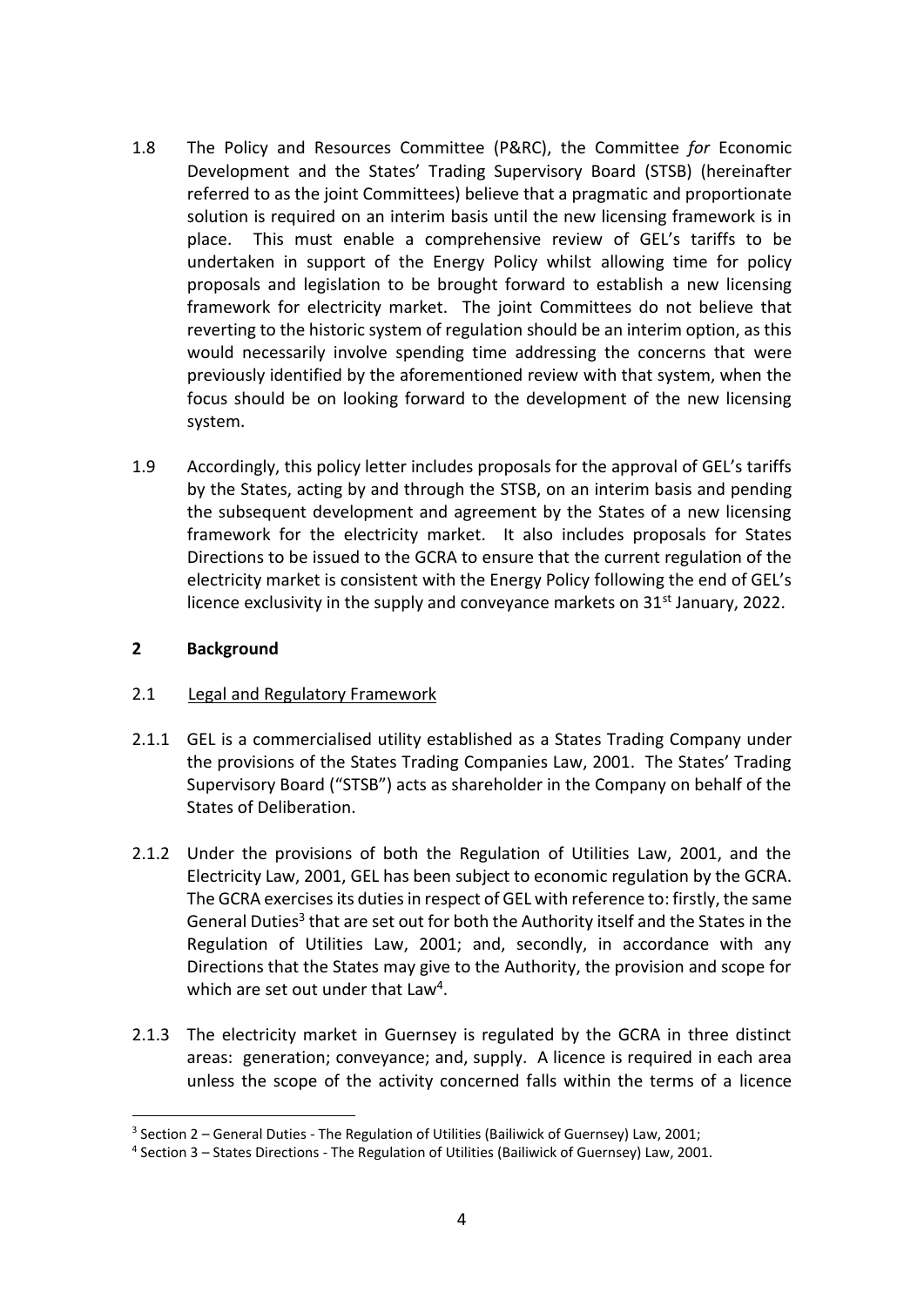exemption established by the GCRA. GEL is licensed in each area and, in the case of the supply and conveyance markets, has protected licence exclusivity under Direction from the States<sup>5</sup> at least until  $31<sup>st</sup>$  January 2022 (albeit that exemptions from the requirement to hold a supply licence are available to other operators). GEL does not have licence exclusivity in the generation markets.

- 2.1.4 The legal and regulatory framework set out above includes the following provisions in respect of pricing and tariffs:
	- Under section 2 of the Regulation of Utilities Law, 2001, **both** the States and the GCRA have a duty to promote and balance objectives that include: firstly, protecting the interests of consumers and other users in the Bailiwick in respect of prices charged for utility services; and, secondly, securing, so far as practicable, the provision of utility services that satisfy all reasonable demands for such services within the Bailiwick;
	- Under section 12 of the Electricity Law, 2001 (and subject to some provisos set out within that Law) the prices charged for electricity by the holder of an electricity supply licence have to be in accordance with tariffs approved beforehand by the GCRA; and,
	- The licence issued to GEL by the GCRA includes provision for the Authority to determine the maximum level of charges that GEL may apply and, in certain circumstances, provides for the Authority to require GEL to change the charges that it is levying. Section 5 of the Electricity Law, 2001, enables the GCRA to include such conditions in the licences that it issues where the licensee has a dominant position in the market concerned.

GEL is currently the only energy supplier in Guernsey's gas, oil or electricity market whose tariffs are subject to the specific prior approval of the GCRA. Whilst a licence to generate electricity has previously been granted to the International Energy Group<sup>6</sup> (IEG), it is not required to hold an electricity supply licence as a result of the aforementioned licensing exemptions established by the GCRA and, as such, its tariffs do not have to be approved by the Authority.

2.1.5 It should be noted that the summary set out above only includes legislation and provisions that are specific to the electricity sector. In addition, and like its competitors, GEL must also comply with the "general" competition legislation<sup>7</sup> that was separately introduced by the States several years after the electricity sector laws. The competition legislation includesthe prohibition of practices that

<sup>&</sup>lt;sup>5</sup> Resolution 11 of Article XIV of Billet d'Etat XV of 2011 – Review of Utility Regulation

<sup>6</sup> Now the Islands Energy Group

<sup>7</sup> The Competition (Guernsey) Ordinance 2012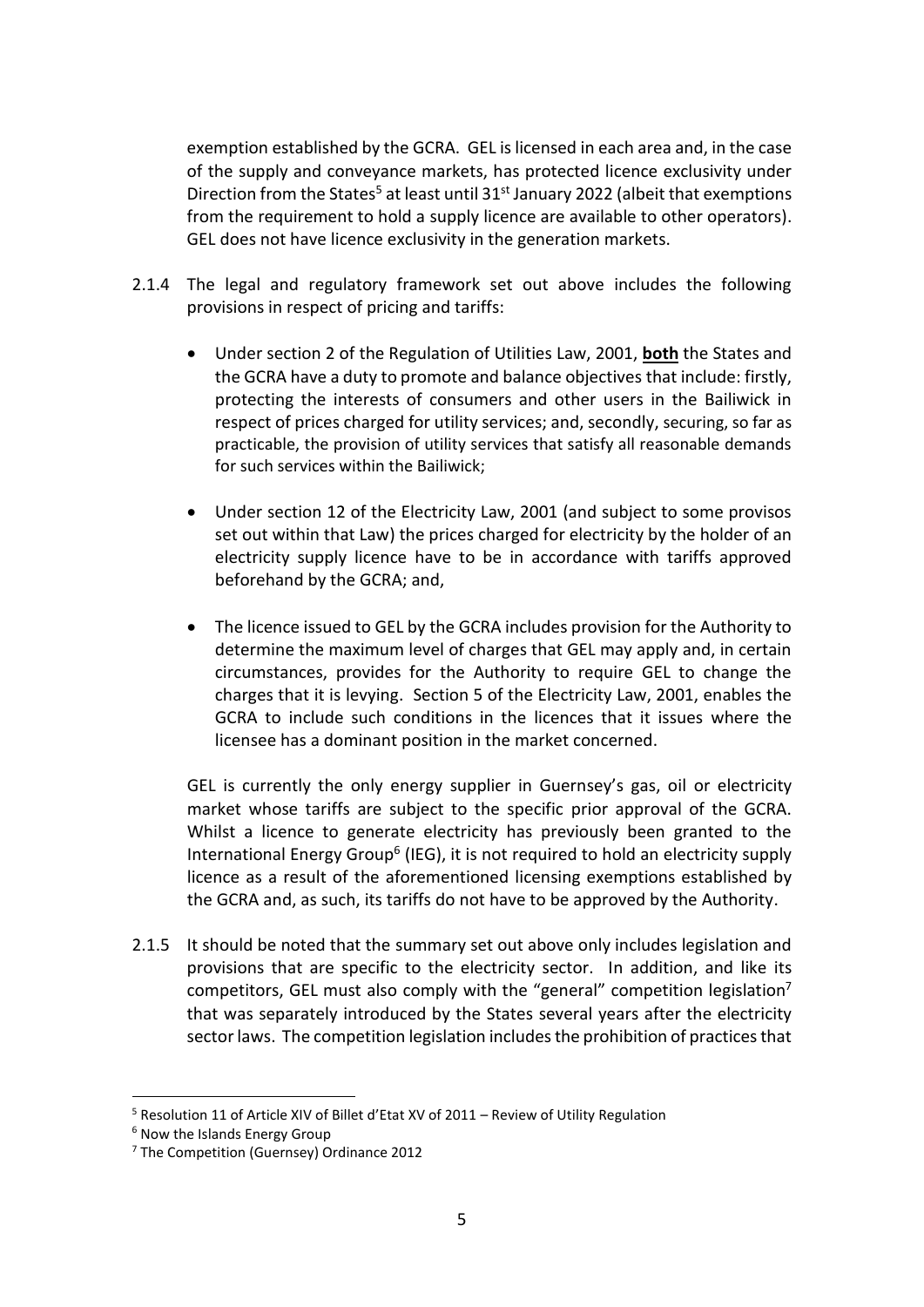are either an abuse of a dominant market position and/or are anti-competitive, including those involving the imposing or fixing of prices.

## 2.2 Review of Regulation

- 2.2.1 In 2015, the States considered a policy letter<sup>8</sup> jointly submitted by the former Treasury & Resources (T&R) and Commerce & Employment (C&E) Departments (the Departments) that included proposals to exempt both GEL and Guernsey Post (GPL) from the requirement to be licensed by the GCRA. This followed a review process initiated by both Departments in 2012. One of the principal reasons for that review was to ensure that the oversight arrangements represented value for public money. The review sought to consider the overall impact, cost, effectiveness and added value derived from the current system and whether a model of 'lighter touch' regulation was possible, taking into account that both companies were owned by the States of Guernsey.
- 2.2.2 Having considered the matter, the States did resolve to exempt both GEL and GPL from the requirement to be licensed by the GCRA. In tandem with that decision, it was agreed that the former T&R should expand and strengthen its role and capability as sole shareholder in both companies. It would take a more proactive role in exercising its responsibilities than had previously been the case through, for example, the establishment of clear shareholder objectives for the companies and the monitoring of performance against industry benchmarks and quality standards. Importantly, it was also intended that T&R would be responsible for the approval of tariffs in future, rather than the GCRA. Those decisions were reflected in the subsequent decision of the States to establish the STSB as a new Committee of the States in 2016, which included within its mandate responsibility for acting as shareholder in GEL and GPL.
- 2.2.3 In 2016, the States also approved follow-up proposals<sup>9</sup> from the former C&E setting out the detailed legislative amendments and consequential matters that would be necessary to implement these changes in the regulatory arrangements for GEL and GPL. Whilst work on the drafting of that legislation had reached an advanced stage by mid-2017, a number of factors meant that it was not finalised. These included:
	- A decision by the GCRA in 2017 to approve an application from IEG for an electricity generation licence. The proposals approved by the States in 2015 and 2016 had not anticipated the existence of a second licensee in the electricity generation sector, meaning that additional drafting instructions would be required from the States before the legislation could be finalised;

<sup>8</sup> Article 3 of Billet d'Etat VI of 2015: Alternative Framework for the Oversight of GEL and GPL

<sup>9</sup> Article 17 of Billet d'Etat III of 2016: Legislative Changes Relating to the Future Oversight of GEL & GPL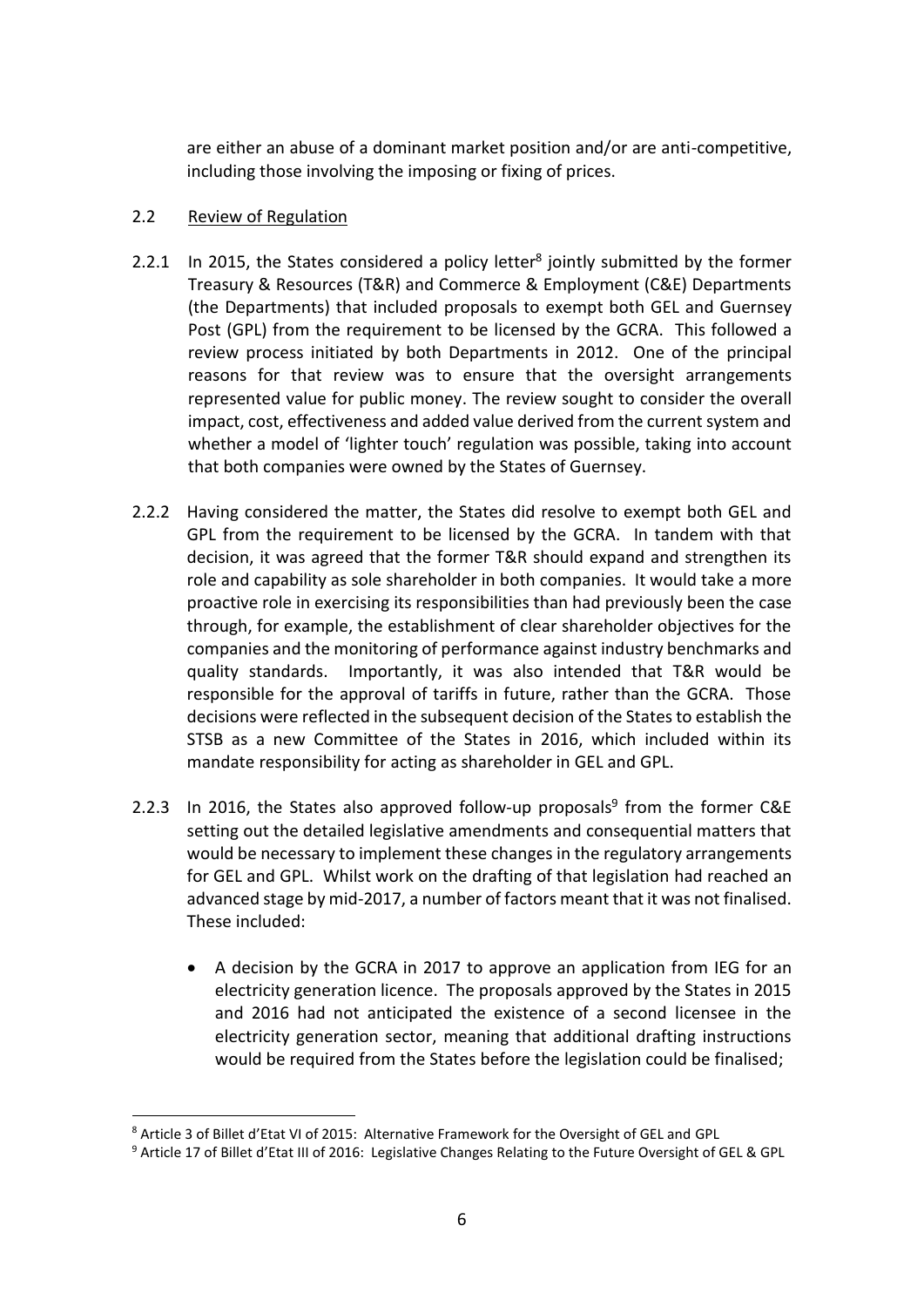- A need to review the market and regulatory structures within the electricity sector as plans evolved in 2018 for the extension of the UK's membership of the World Trade Organisation (WTO) to the Bailiwick. There was a risk that exempting GEL from the requirement to be licensed, whilst leaving a licensing regime in place for the rest of the market, would not be compliant with the obligations that WTO membership would bring; and,
- The work that was then being initiated by the Committee *for the*  Environment & Infrastructure (CfE&I) for a new Energy Policy. At an early stage in that process, it was evident that the emerging policy might need some form of alternative licensing within the local energy market to support the delivery of the new policy's objectives.
- 2.2.4 As a result of the above, the resolutions agreed by the States in 2015/16 were never implemented. However, the resolutions were not rescinded until June, 2020, when the States agreed a new Energy Policy. That policy sets out a pathway to agreeing a new licensing framework for the electricity and wider energy sectors, albeit the details remain to be determined (see section 2.3 below).
- 2.2.5 The unfortunate consequence of all the above is that there has been a regulatory vacuum since 2012 for all key stakeholders, most especially GEL and the GCRA. This has inhibited and/or delayed a number of key operational and strategic decisions that need to be made by GEL, most notably in reviewing its tariff structures. There is a pressing need to ensure its tariffs are aligned with both the States' new Energy Policy and the energy market transition that is central to it so that the Island is well placed to decarbonise by taking full advantage of technological advances, particularly in renewable generation, electric vehicles and energy storage.

## 2.3 Energy Policy

- 2.3.1 In 2020, the States considered a policy letter from the CfE&I on a new Energy Policy. One of this policy letter's main conclusions was that a licensing framework in the energy sector would be required to support the development of on-island (including offshore) renewables. The policy letter did not specify either what that licensing framework or who the regulator should be, albeit it did stress that the licensing framework should be appropriate, proportionate and cost-effective.
- 2.3.2 Having considered the policy letter, the States resolved $^{10}$ , inter alia, to direct the Committee *for* Economic Development (CfED) to undertake a technical consultation on a licensing framework for targeted competition to support

<sup>10</sup> Resolution 6 of Article 8 of Billet d'Etat XI of 2020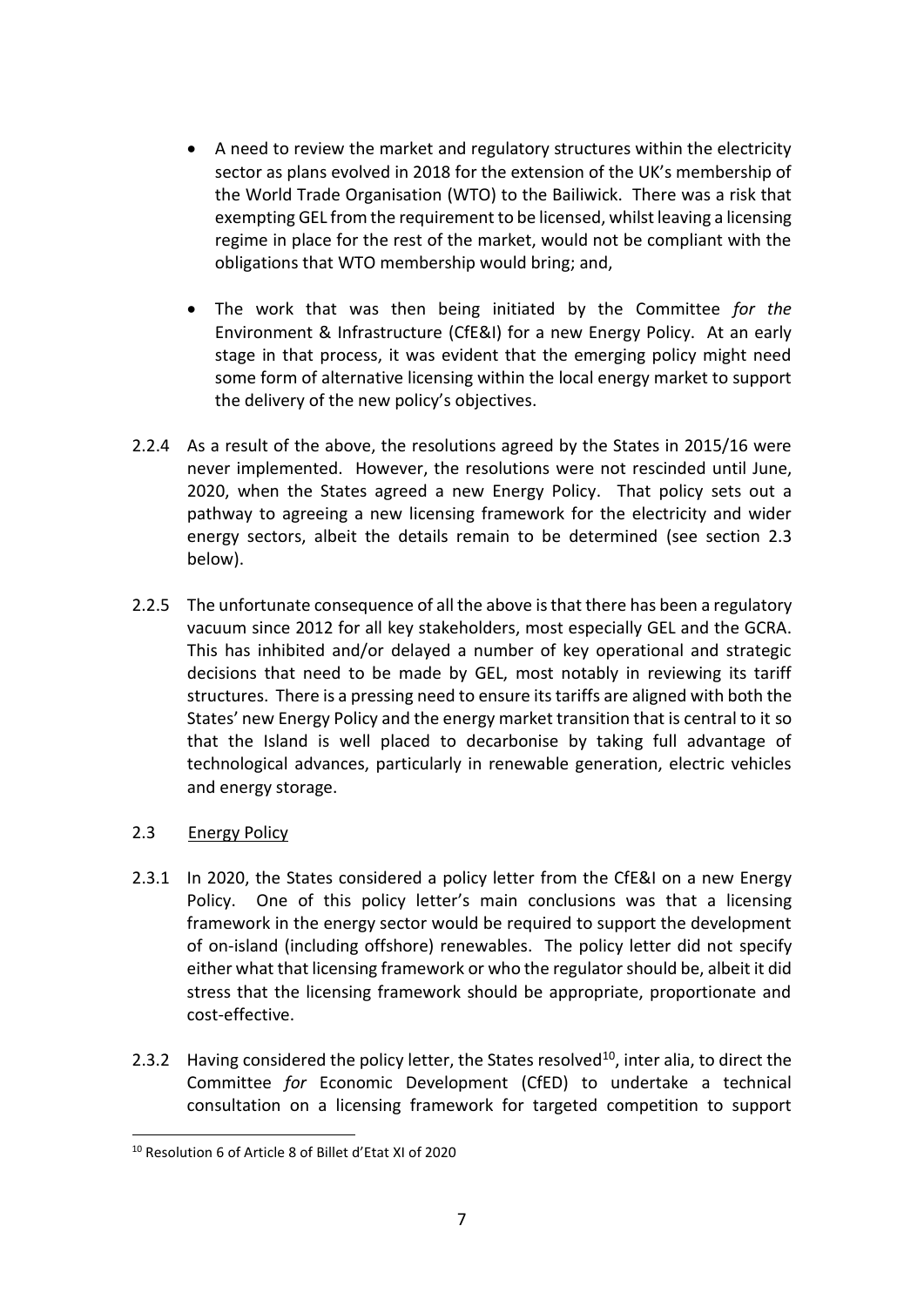establishing on-island renewable energy and to report back to the States by the end of 2021. It was acknowledged that this work would supersede the States' previous resolutions in 2015 and 2016 in respect of the future regulation of GEL. Accordingly, the States also resolved<sup>11</sup> to rescind those previous resolutions insofar only as they related to GEL (noting that the resolutions in respect of GPL remain in place), thereby enabling the CfED to carry out work on a new licensing framework afresh and without the outcome being partially pre-determined.

- 2.3.3 The policy letter acknowledged that provision would need to be made to ensure that GEL could continue to maintain electricity supplies whilst awaiting a new licensing framework and recognised that the CfED might need to bring proposals to the States to enable this to happen if it was not possible to issue licences under the new licensing framework in sufficient time. It also acknowledged that any new market structures would need to be compliant with the Bailiwick's future trading relationships (such as the WTO).
- 2.3.4 The timelines envisaged in the Energy Policy were established prior to the onset of the COVID-19 pandemic and, whilst it had originally anticipated that the CfED would be in a position to report back to the States with its proposals for a new licensing framework by the end of 2021, this is no longer realistic. The Policy also anticipated that the new framework would require the introduction of new or amended legislation and, whilst it is an identified priority of the new Government Work Programme, it is unlikely to be complete before the end of 2023.
- 2.3.5 This work stream provides an important opportunity to examine whether the legislation for the electricity market can be rationalised, bearing in mind there are now three different regulation regimes that are potentially in scope, as follows:
	- Firstly, the current sector specific regulation of GEL (and the wider market) by the GCRA under the aforementioned 2001 Electricity Law;
	- Secondly, the Competition Ordinance introduced by the States in 2012, which now precludes pricing practices deemed to be anti-competitive or an abuse of a dominant position; and,
	- Thirdly, the new licensing framework for the electricity market envisaged under the Energy Policy.

For example, given the stated focus in the Energy Policy on ensuring that regulation of the market is appropriate, proportionate and cost-effective, work on the development of a new licensing framework could include evaluating how the newer competition legislation might be used or modified to support the delivery of the Policy's objectives and whether that could also provide an alternative (partial or otherwise) to the current and older model of regulation

<sup>11</sup> Resolutions 17 & 18 of Article 8 of Billet d'Etat XI of 2020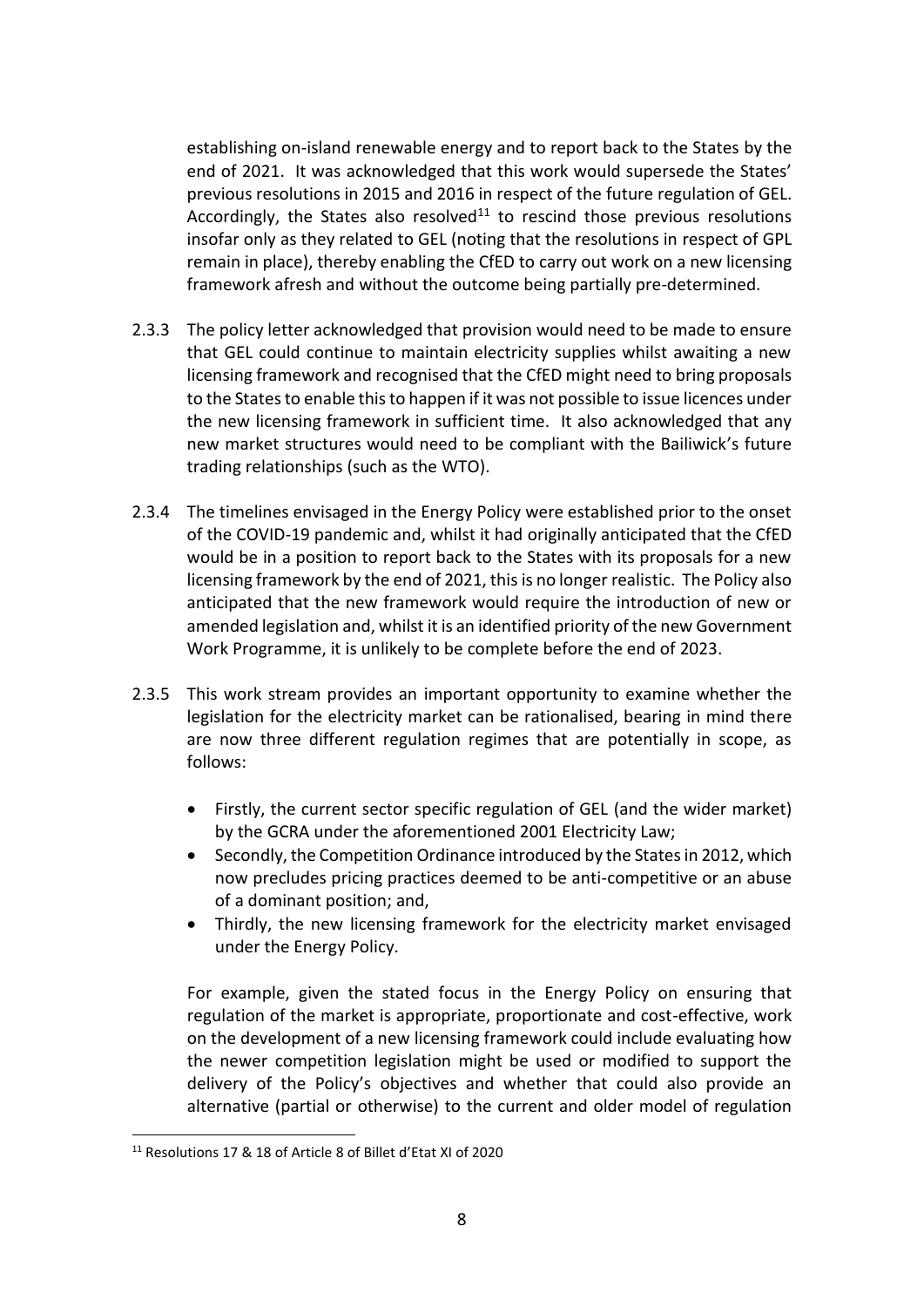under the Electricity Law.

- 2.3.6 This policy letter is concerned with the regulation of GEL's tariffs and, as such, it should be noted that the Energy Policy recognised some issues of fundamental importance in this area. The Policy stressed the importance of ensuring that a cost reflective tariff system must be put in place across all forms of energy supplies. Tariffs would need to be consistent and transparent in areas including: the costs of energy commodities themselves; the costs of the arrangements put in place for maintaining adequate security of energy supplies for the Island; and, customer and other services. The Policy's stated outcome was that costs must be properly reflected in tariffs and must be recoverable by energy providers. This would ensure greater clarity for investment by both existing suppliers and new market entrants, whilst providing customers with transparency in respect of what they choose to pay for.
- 2.3.7 In GEL's case, the issue of cost reflectivity in its tariffs will become of even greater importance as the electricity market is developed to encourage additional competition in local renewable generation in accordance with the Energy Policy. GEL's cost base is split almost 50:50 between fixed and variable costs, but this is not reflected in its tariff structures, where approximately 10% of its revenues are generated through fixed charges and 90% through its variable charges. This means that the unit costs of electricity supplied by GEL compare poorly with the unit costs of alternative suppliers of renewable generation that might be available now or in the future, as fixed costs are being recovered through the variable charges. Reform of its tariff structures is therefore essential to ensure that the Company can compete on a level playing field in the future and must be a pre-requisite to the introduction of additional competition in the market.
- 2.3.8 Therefore, in agreeing the Energy Policy, the States also resolved<sup>12</sup> to direct the CfED to undertake a review of structures for cost reflective tariffs (including fixed and variable costs) and to bring proposals to the States of Deliberation by the end of 2020 (noting again that this timeline was established prior to the full onset of the COVID-19 pandemic). The Policy's intended outcome of this work is that there should be an open and level playing field for competition in the electricity generation and wider energy markets and that prospective investors in renewable generation should be able to fully understand all the associated connection and power purchase arrangements.

## **3 Guernsey Electricity – Tariffs**

3.1 GEL supports the commitment within the Energy Policy to establish a new licensing arrangement that will enable the development of a market structure that is fully aligned to the Policy's objectives. In conjunction with that work, it

<sup>12</sup> Resolution 12 of Article 8 of Billet d'Etat XI of 2020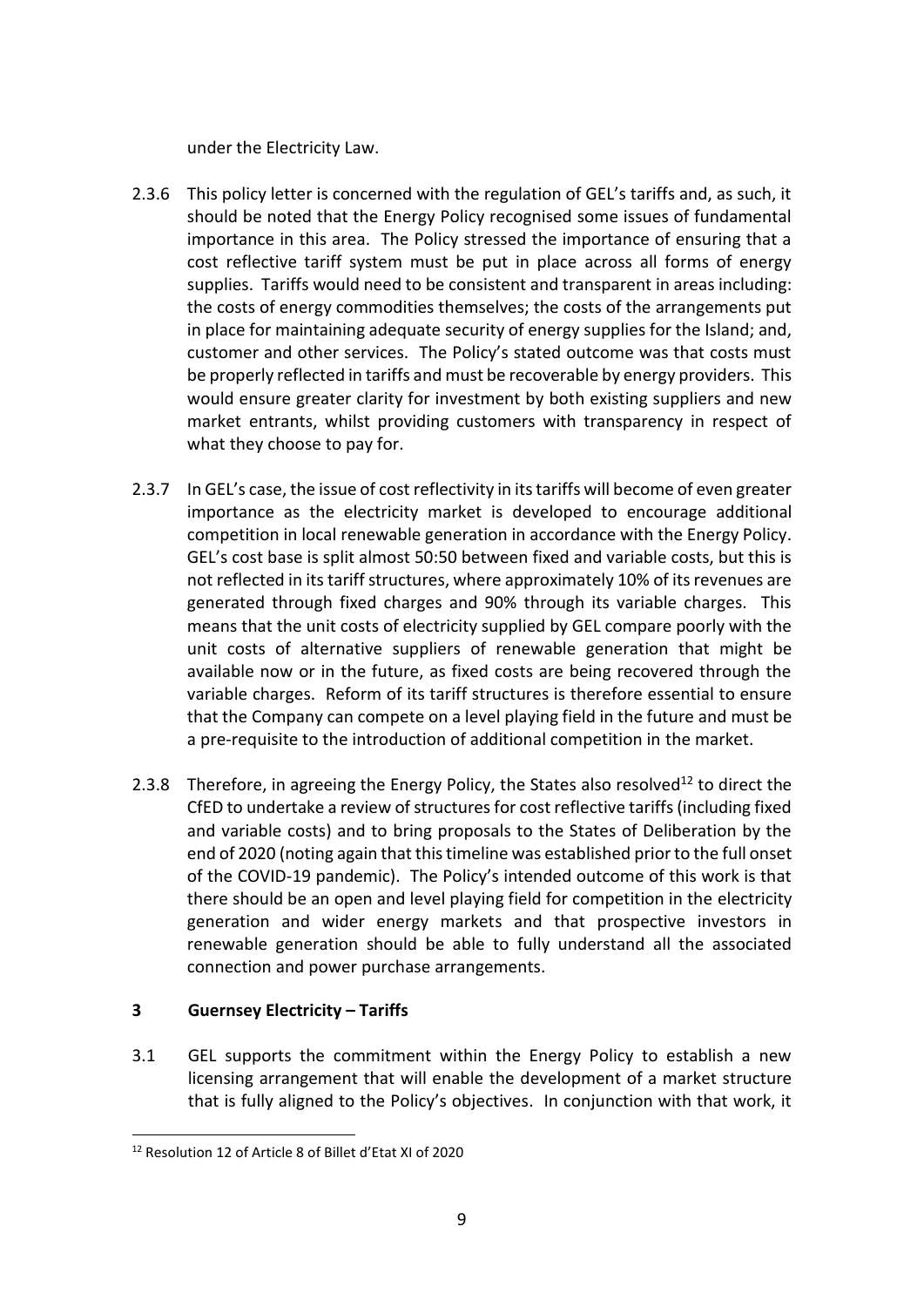also believes it remains critical to establish how costs should be recovered through tariffs that are transparent and properly reflective of those costs.

- 3.2 From GEL's perspective, the need for certainty about its future regulatory environment is of critical importance. Without that, it cannot plan effectively the long-term investment programme in the Island's electricity infrastructure that is necessary to support the energy market transition and to fulfil the role that the Energy Policy envisages for the Company in supporting and delivering its objectives.
- 3.3 The immediate importance of these work streams to the Company is best illustrated by the very difficult challenges GEL is facing today as a result of the regulatory vacuum that has existed since the aforementioned review of regulation that started in 2012 (see section 2.2 above) and which will continue until new licensing arrangements are agreed by the States. These challenges are discussed in more detail in sections 3.4 and 3.5 below.

#### 3.4 Financial Performance and Investment Planning

- 3.4.1 The regulatory vacuum has meant that, since 2012, GEL has operated in an environment where it has had no long-term mechanisms in place that allow it to control and plan its future revenues and, as a result, the business has been unable to build up financial reserves in a consistent manner to support its investment planning.
- 3.4.2 The last full regulatory review of GEL's prices was undertaken by the GCRA in 2011. Since then, there has been no full and fundamental review of the Company's tariffs, with the exception of:
	- A tariff increase in 2012 to address only the increased costs being incurred by GEL in on-island generation arising from the failure of the sub-sea cable between Guernsey and Jersey (GJ1) that year;
	- Two separate and temporary "cost pass throughs" (CPTs) enabling GEL to recover uncontrollable costs relating to movements in foreign exchange rates and commodity prices between 2017 and 2020. The first of these was for 6.8% with effect from  $1<sup>st</sup>$  July 2019 and the second was for 4.8% with effect from 1<sup>st</sup> September 2020. These apply to tariffs across the board, but are time limited and will expire in each case after three years.

Beyond the above, GEL has been unable to effectively adjust its tariffs and revenues to take account of any other changes in the underlying costs of the business, inflation or other. Since 2011, this has included a capital investment programme of over £115m, including: the replacement of the GJ1 cable; investments in additional importation capacity to the Channel Islands through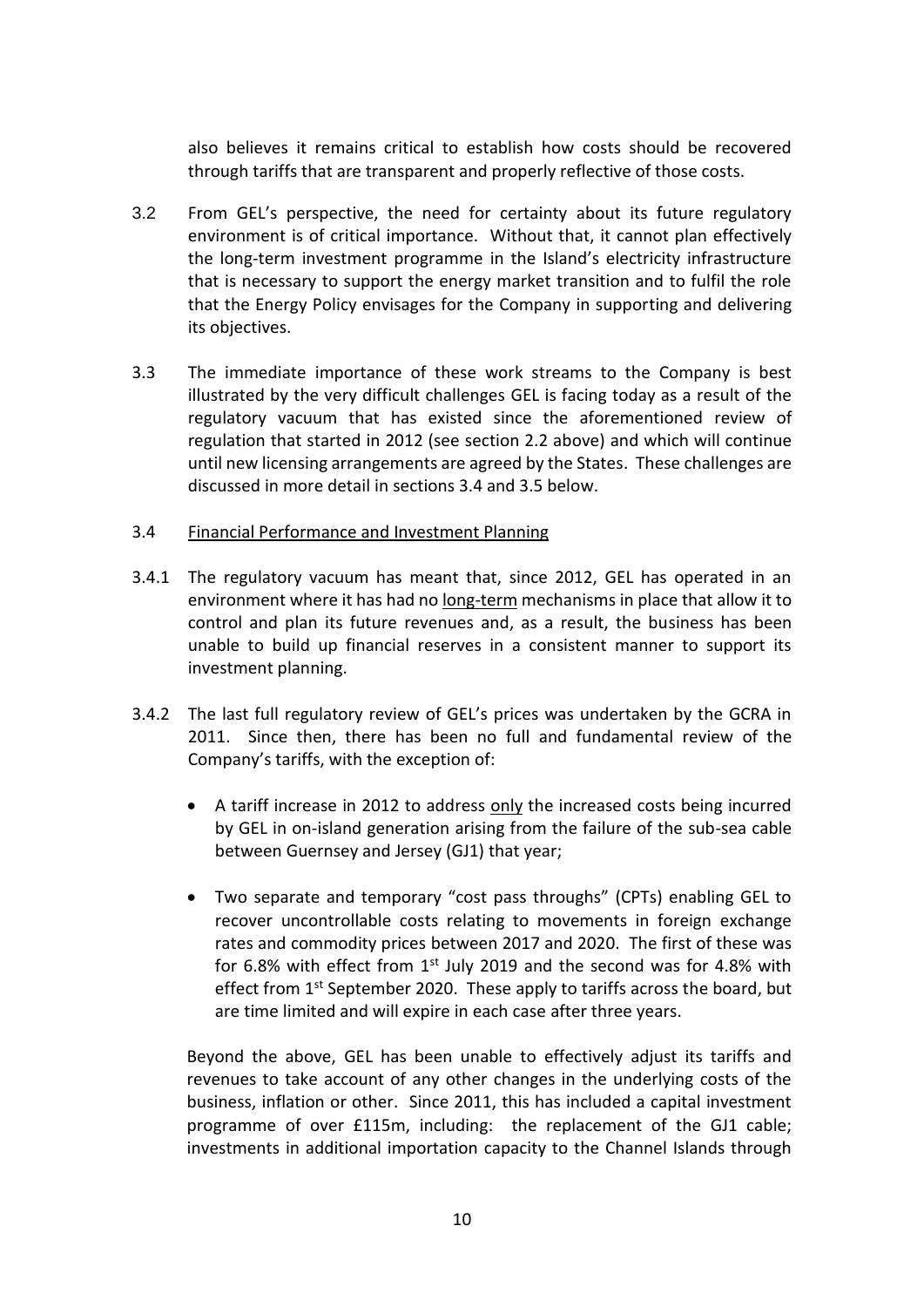the Channel Islands Electricity Grid's N1 and N3 cable projects; and, the investment in two new medium speed diesel generators, enabling it to continue meeting peak demand requirements and its obligations under the N-2<sup>13</sup> security of supply policies previously agreed by the States.

- 3.4.3 GEL currently has borrowings of £44m. This is made up of £33m in commercial borrowings and an £11m loan from the States of Guernsey bond (primarily used for the replacement of the GJ1 cable). The annualised cost of servicing this debt is circa £2.6m and this has the effect of reducing funds that would otherwise be available for reinvesting in the business by 25%. Without changes to its tariffs, the Company does not believe any further increase in borrowing is sustainable. Had GEL been able to adjust its tariffs in order to recover the agreed level of return on its regulated asset base previously determined by the GCRA, its cash position would currently be £30m better than it is today.
- 3.4.4 Despite a range of cost-cutting and efficiency measures introduced by the Company, GEL's financial performance is below the level required to continue funding the necessary investment in the Island's electricity infrastructure to support the energy market transition. The position has been exacerbated by the need to bring forward the replacement of the GJ1 cable by approximately 10 years following its failure in 2018. The Company's long term investment programme anticipates expenditure of £12½m per annum, but in the last financial year, it was only able to reinvest  $£4.6m<sup>14</sup>$ . The agreement and implementation of a forward-looking tariff model is now more pressing than ever to support a capital programme that can be properly funded.
- 3.5 Tariff Structures and Cost Reflectivity
- 3.5.1 Of equal importance for the Island's new Energy Policy is to ensure that GEL's current tariffs are both "rebalanced" and "restructured".
- 3.5.2 Guernsey Electricity's tariff structure has not significantly changed since 1993, when the Island was entirely dependent on local oil-fired generation at the power station and when hourly generation costs were relatively static. Since then, the Island has moved to a reliance on renewable electricity imported from the European grid, which now satisfies more than 90% of annual demand. Under the Power Purchase Agreements that are now in place for those imports, GEL has access to renewable electricity from Europe at costs that can vary depending on the time of day, the day of the week and the time of the year.

<sup>&</sup>lt;sup>13</sup> The N-2 criterion requires GEL to ensure that it has sufficient generating plant to meet maximum demand ("N") with its two largest sources of supply (excluding the subsea cable) simultaneously unavailable

<sup>&</sup>lt;sup>14</sup> Figure of £4.6m is derived on a pro-rata basis from expenditure of £7m for the 18 month period ending 30<sup>th</sup> September, 2020.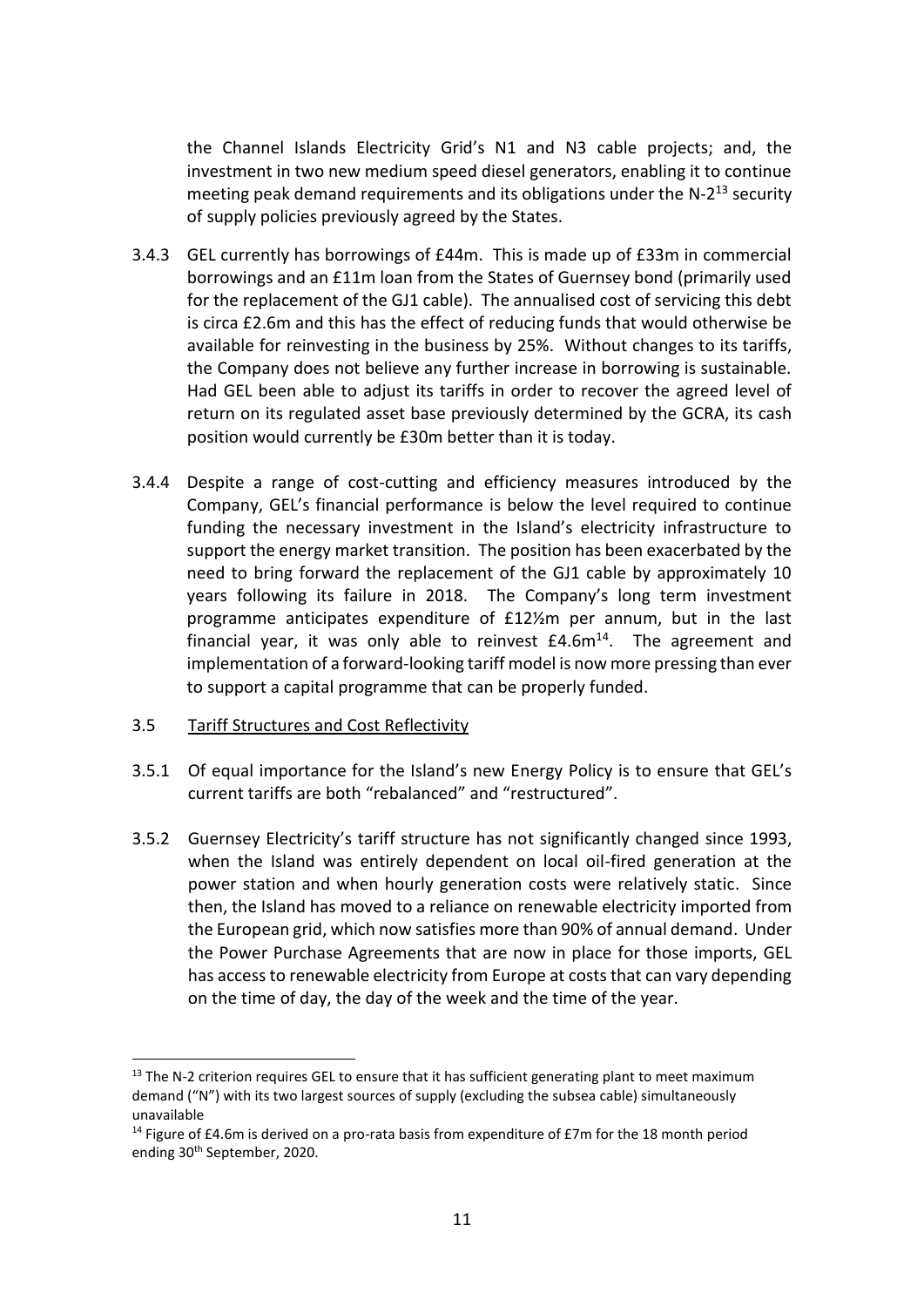- 3.5.3 There is a substantial opportunity to "rebalance" the company's tariffs so that they are aligned with the variable costs of imported renewable electricity. This would enable GEL to offer a range of "innovative" and more flexible tariffs that take advantage of the times when cheaper imported renewable electricity is available in order to drive behavioural change amongst consumers in support of the Energy Policy and to drive forward the energy market transition in Guernsey. For example, tariffs could be offered to encourage the use of electric vehicles or to switch to renewable or lower carbon sources of energy, particularly in the decarbonisation of heating. Additionally, lower weekend tariffs might be offered to encourage customers to switch activities that they might previously have carried out on weekdays after work (typically a peak period) to weekends. The alignment of tariffs with the costs of imported electricity will also enable GEL to encourage usage at times when there is a greater level of spare capacity on the subsea cable, thereby reducing the need to run the on-island power station.
- 3.5.4 There is also a pressing requirement to undertake a "restructuring" of GEL's current tariffs to ensure that they properly reflect the Company's underlying cost base. The Energy Policy sets out the importance of ensuring tariffs across the energy market are properly reflective of costs (see section 2.3 above) and, as a result, directed the CfED to report back to the States with proposals to address this matter across the energy market. However, in GEL's case, there is an immediate need to address this matter, as its current tariff structures are distorting and misleading the market place.
- 3.5.5 GEL's tariffs do not currently reflect the fixed and variable cost structures of generating, supplying and conveying electricity. As set out earlier in this policy letter, its cost base is split approximately 50:50 between fixed and variable costs. However, only circa 10% of its revenues are generated through fixed charges and 90% through its variable charges. Within the context of the new Energy Policy, this has two important consequences.
- 3.5.6 Firstly, GEL's fixed cost base is primarily determined by the infrastructure it needs to have in place to satisfy the Island's peak maximum demand (typically early on a cold winter's evening). With the energy transition, that peak demand will increase as more customers switch to electric heating, electric vehicles and so forth. As a consequence, the capacity of the network will have to be increased in order to meet that maximum demand, even if that capacity is not being used all of the time. The energy transition will see the continuing emergence of new technologies, such as solar PV, wind and battery storage, which offer consumers the opportunity to self-generate and store energy for their own use. However, whilst this will lead to a reduction in the consumption of electricity sourced from the grid (ie GEL), it will not result in a corresponding sized decrease in maximum demand. As 90% of GEL's revenues are generated through its variable charges, the fall in consumption will leave GEL with insufficient income to maintain the secure and resilient network on which the Island will be increasingly dependent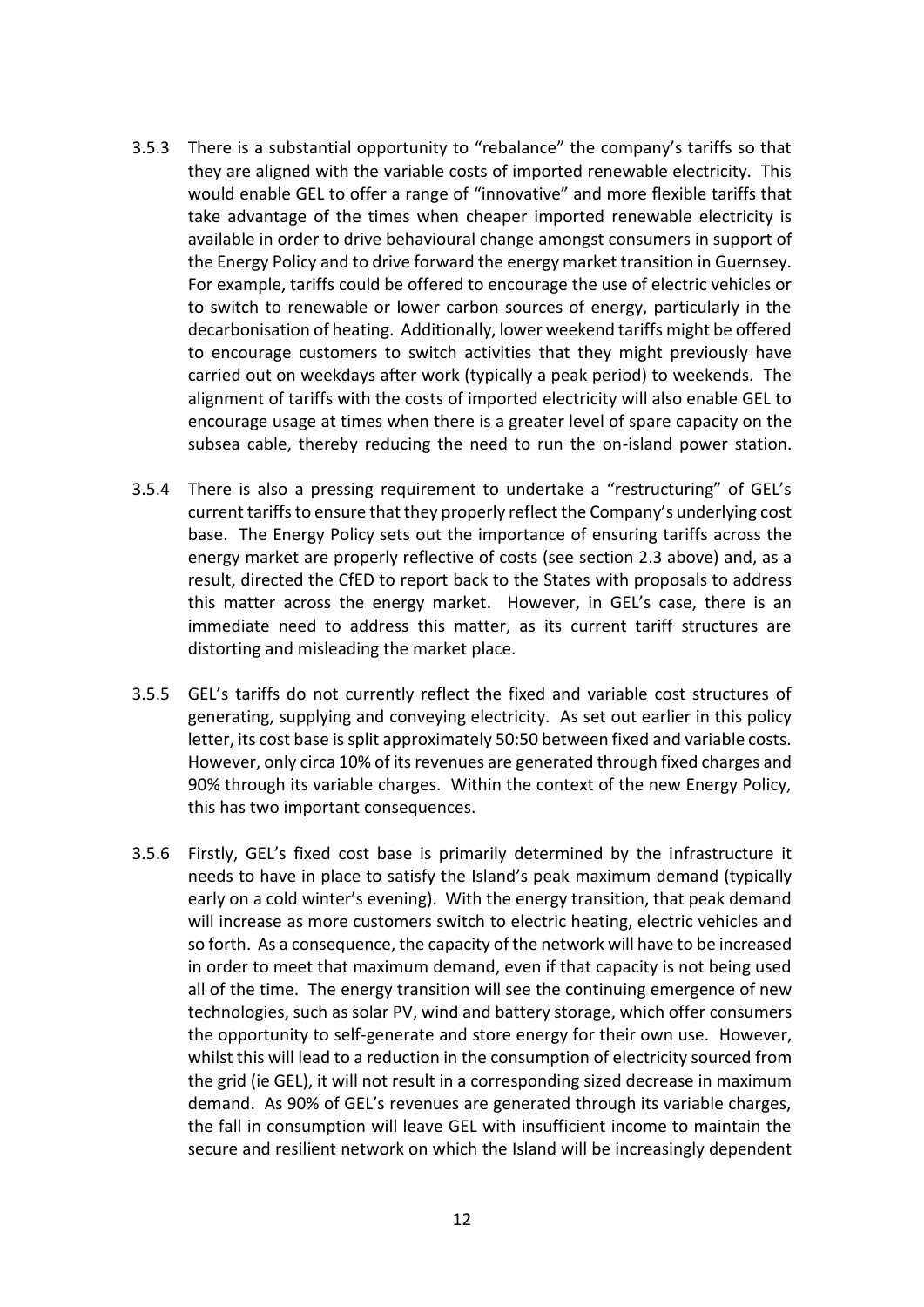and which is required to meet maximum demand.

- 3.5.7 The second consequence of the current tariff structures is that the variable charge does not properly reflect the cost of each unit of electricity being consumed and, indeed, substantially overstates that cost. By way of illustration, the standard domestic tariff unit charge of electricity<sup>15</sup> levied by GEL is 19.78 pence per kilowatt hour (kWh). This compares to an average cost of generation of c7 pence per kWh. If one takes into account GEL's two part tariffs, which have a higher daytime normal rate, then the differential is even higher. It is essential that this imbalance is corrected at as early an opportunity as possible. The current tariffs are sending misleading signals to the market place and, specifically, to customers thinking about investing in renewable and storage technologies, by overstating the actual unit costs of electricity that GEL is providing. For example, a customer thinking about investing in solar panels today might base that decision on payback calculations based on offsetting tariffs that are currently overstating the real unit costs of electricity that GEL can provide and without fully understanding the fixed costs of providing and maintaining the electricity infrastructure on which they will continue to rely when their own renewable electricity supplies are either unavailable or insufficient for their needs.
- 3.5.8 These are real issues that are already affecting Guernsey's electricity market today. They underline the importance of providing complete transparency to all electricity customers of both the fixed costs of providing reliable and secure electricity for the Island and the true variable costs of generating that electricity from the different available resources. GEL does have the ability under the aforementioned Electricity Law to enter into "bespoke" commercial agreements with customers that sit outside of its published and regulated tariffs. It has started introducing such arrangements with its largest commercial customers to start mitigating the risks that the current tariff structures are creating. These agreements represent a positive step towards a fairer pricing system because it means that those larger customers are making an appropriate contribution to the fixed costs of the infrastructure they require and that the remaining smaller domestic customer base are not unfairly subsidising them. However, the situation can only be properly resolved with a full restructuring of GEL's current tariffs.

## **4 Regulation of Tariffs – Interim Proposals**

4.1 The regulatory vacuum and uncertainty that has existed since 2012 and which will continue until the States adopts new proposals for the licensing of the electricity and wider energy markets is not only prejudicing GEL's ability to invest in the infrastructure required to support the Island's transition, but it is also

 $15$  The equivalent of the standard variable charge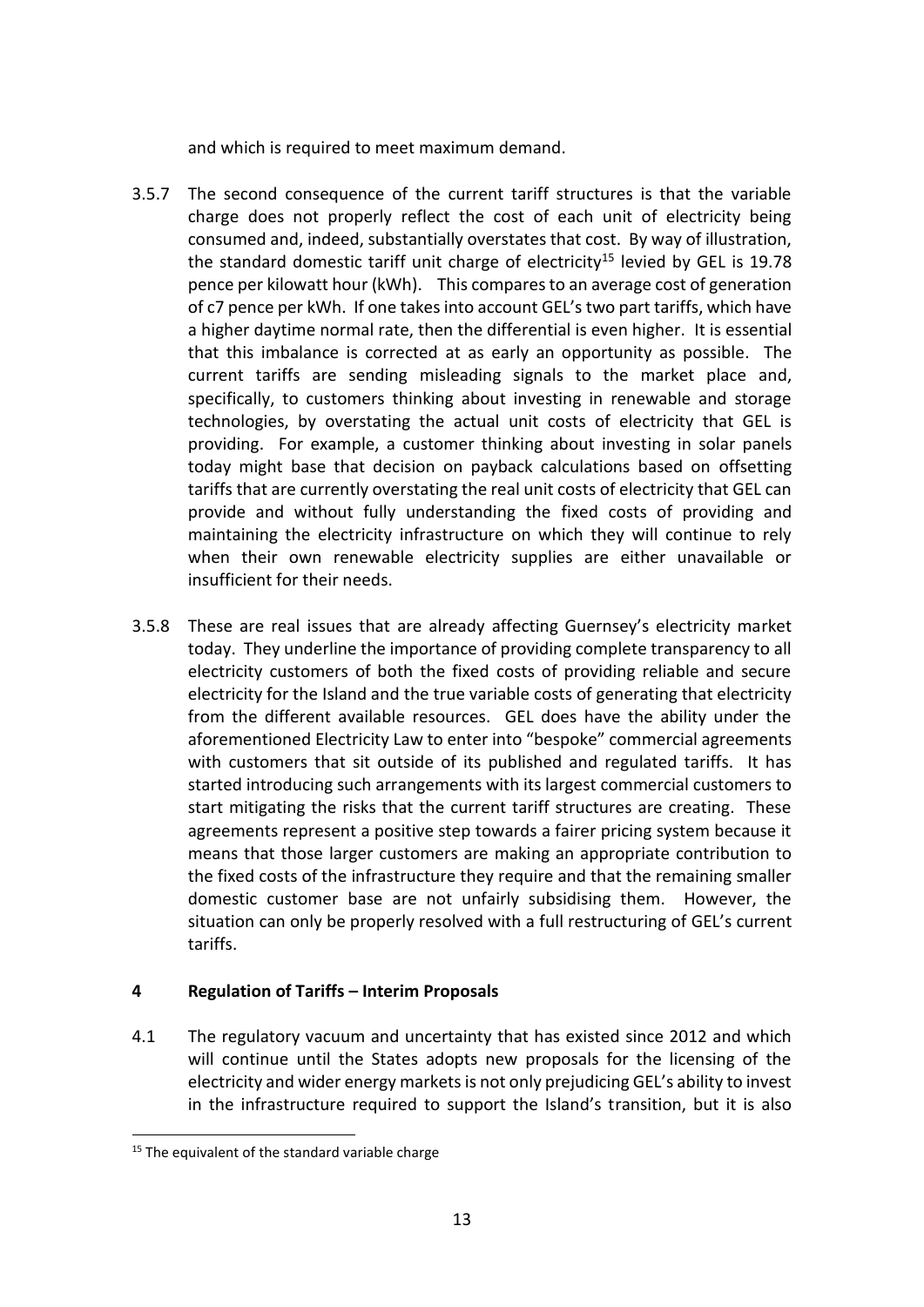sending misleading signals to the market place. Without a restructuring of GEL's tariffs, the consumers of today and tomorrow will: firstly, continue picking up the unrecovered fixed costs of the infrastructure enjoyed by yesterday's customers; and, secondly, will effectively be subsidising the fixed costs of remaining connected to the grid for those customers who have invested in, for example, solar renewables. These latter customers would have made those investment decisions based on tariffs that do not properly reflect the fixed and variable costs of the electricity they consume today.

- 4.2 The work being undertaken by the CfED on both a new licensing system and costreflective tariffs in the wider energy market should address these issues for the longer-term in due course. However, there is today an immediate need to address GEL's tariffs to ensure that: firstly, the Company's tariffs are structured in such a way to support the energy transition that has already started; and, secondly, it can fulfil the role that the Energy Policy envisages the company will provide in future by investing in and providing the secure and resilient electricity infrastructure that the Island needs. For example, this includes: an on-island conveyance network that can sustain the forecast increase in electricity consumption; and, the development of a second subsea cable direct from Guernsey to France which has been agreed<sup>16</sup> in principle by the States as part of the cable strategy included within the Energy Policy.
- 4.3 The current regulatory system for the electricity market has been largely dormant since 2012. Whilst that system could now be used to address the issues relating to GEL's tariffs, the joint Committees do not believe this is the best approach for several reasons:
	- Firstly, reactivating that regulatory system in full would require the investment of resources by both the GCRA and GEL at a time when the focus should be on supporting the CfED on the development of a new licensing framework as a matter of high priority;
	- Secondly, whilst the resolutions agreed by the States in 2015/16 relating to the previous review of regulation have been rescinded to enable the CfED to progress with the development of a new licensing framework, it does not follow that the issues and concerns about that older regulatory system that were identified at the time have been resolved, particularly in relation to its cost and proportionality. The joint Committees believe those issues and, in particular, the previous price control mechanism for tariff setting, would need to be addressed if the system was to be fully reactivated. Resolving this

<sup>&</sup>lt;sup>16</sup> Resolution 8 of Article 8 of Billet d'Etat XI of 2020: To approve the cable strategy set out in 8.17 and agree in principle the need for a second interconnector, subject to the consideration of a full business case; and to direct the States Trading Supervisory Board via Guernsey Electricity Limited to revert to the States of Deliberation with the full business case.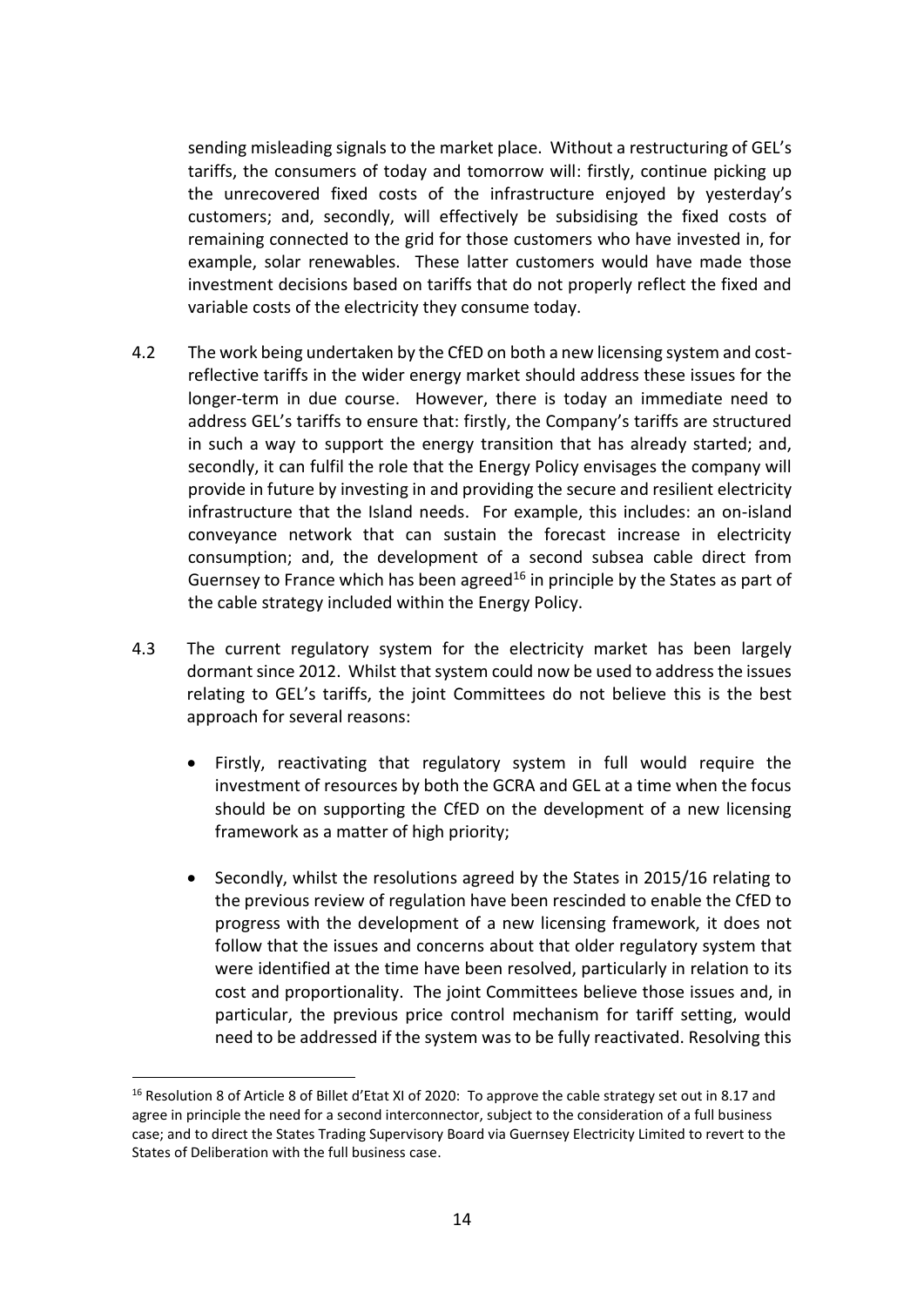single issue could take some significant time as no price control has been carried out since 2011. However, rather than investing resources in looking backwards, they believe that the focus should be on the development of the new modern licensing framework envisaged by the Energy Policy, acknowledging the commitments given therein that this should be proportionate and cost-effective; and,

- Thirdly, many of the issues that will need to be taken into consideration in reviewing GEL's tariffs involve factors that go beyond the principles of economic regulation that are typically involved in the current regulatory system. For example, shaping tariffs to ensure they support the Island's environmental objectives and encourage change in consumer behaviour would be one such factor. There will also be issues of social equity to take into consideration by, for example, considering how all customers can benefit from renewables, rather than just those who can afford the upfront capital investment that can often be required. In addition, the restructuring of GEL's tariffs to ensure that its standing charges properly reflect its fixed costs will have to address the impact on customers who only consume low levels of electricity and will not see corresponding savings in their variable charges that fully offset the increase in their standing charge. This may require consideration of social policy interventions.
- 4.4 Therefore, the joint Committees believe that there is a requirement to put in place an alternative interim arrangement that enables the issues around GEL's tariffs to be addressed whilst providing the CfED with the time to develop and bring forward policy proposals and, then, legislation for a new licensing framework. It is therefore proposed that responsibility for determining GEL' electricity prices and tariffs should be transferred from the GCRA to the States, acting by and through the STSB, on an interim basis and pending the agreement of a new licensing framework for the electricity sector, which may or may not include alternative provision for the future regulation of prices and tariffs.
- 4.5 The following factors have been taken into consideration in proposing this approach:
	- It would mirror the arrangements that are in place for a number of the States' other trading businesses, where fees and charges are determined by the STSB. These include the Ports, Guernsey Waste, Guernsey Water and Guernsey Dairy;
	- The States would, through the STSB, retain control of GEL's prices and tariffs, enabling them to ensure that they were aligned with its environmental and other policy objectives;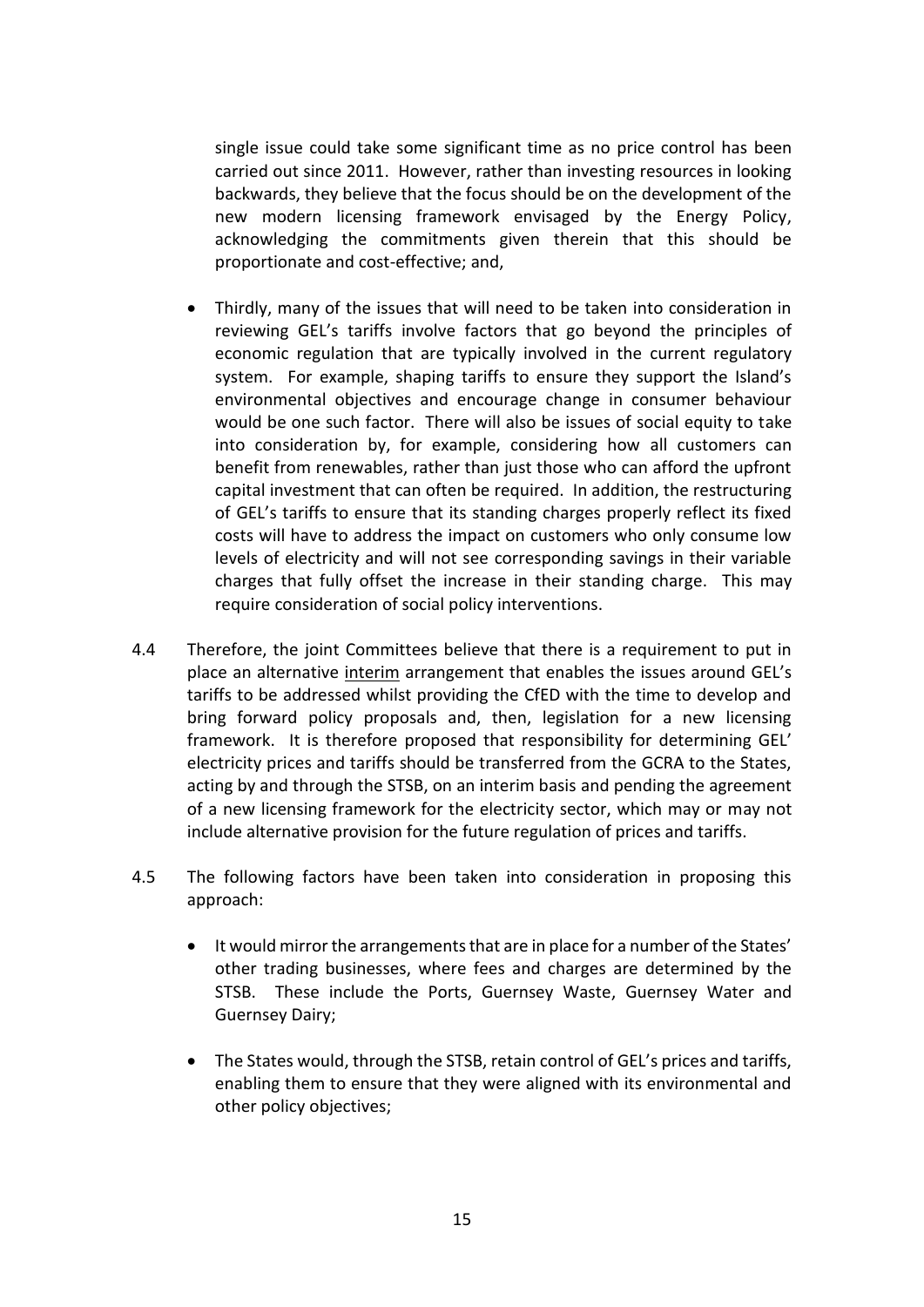- To the extent that it should be necessary until a new licensing framework is determined, the GCRA could continue to exercise the other regulatory responsibilities for which it is currently responsible under the Electricity Law, 2001, such as service standards, and charge GEL such licence fees as may be necessary to fund the cost of that residual work. Such an arrangement is not uncommon; indeed, whilst the STSB is responsible for determining the tariffs charged by the Ports, Guernsey Waste, Guernsey Water and Guernsey Dairy, each of those businesses is also subject to some form of external independent qualitative regulation (for example, by the Civil Aviation Authority or the Office of Environmental Health & Pollution Regulation);
- These arrangements can be implemented without compromising the Bailiwick's WTO obligations, which are principally concerned with issues of market access, not the mechanisms for the approval of electricity tariffs and prices.

Whilst some legislation will be required to give effect to the above proposals, it is anticipated that this will be relatively minor in nature and should involve only amendments to the Laws set out in section 2.1 above. Amendments to those Laws can be made by Ordinance and do not require an Order in Council. In the event that those Laws are amended, then the GCRA would have to make some consequential amendments to the licences it has issued to GEL.

- 4.6 In the event that the States approves these proposals, then it would be the STSB's intention to adopt a phased approach to working with GEL to review its tariffs and prices.
- 4.7 The first priority would be to undertake the restructuring and rebalancing of GEL's tariffs. Restructuring the tariffs at an early opportunity is essential, given the misleading and distorting effect that the current tariffs are having on the market place and the energy transition. The second priority would be to rebalance the tariffs, given the opportunities this presents to align them with the variable cost of electricity that is available through its Power Purchase Agreements and to offer more innovative tariffs as a result. These initiatives should be revenue neutral for GEL, but do offer the opportunity to reduce the average unit cost of electricity consumed in the Island by encouraging use of imported electricity at times when it is cheaper.
- 4.8 The third priority will be to review the tariffs so that GEL can start generating additional revenues to enable it to continue investing in the electricity infrastructure at the level required to support the energy transition and the Island's new Energy Policy. The intention would be to ensure that any increases in tariffs are presented as part of a smooth tariff evolution strategy over a transitional period, thereby avoiding any price shocks for the market, particularly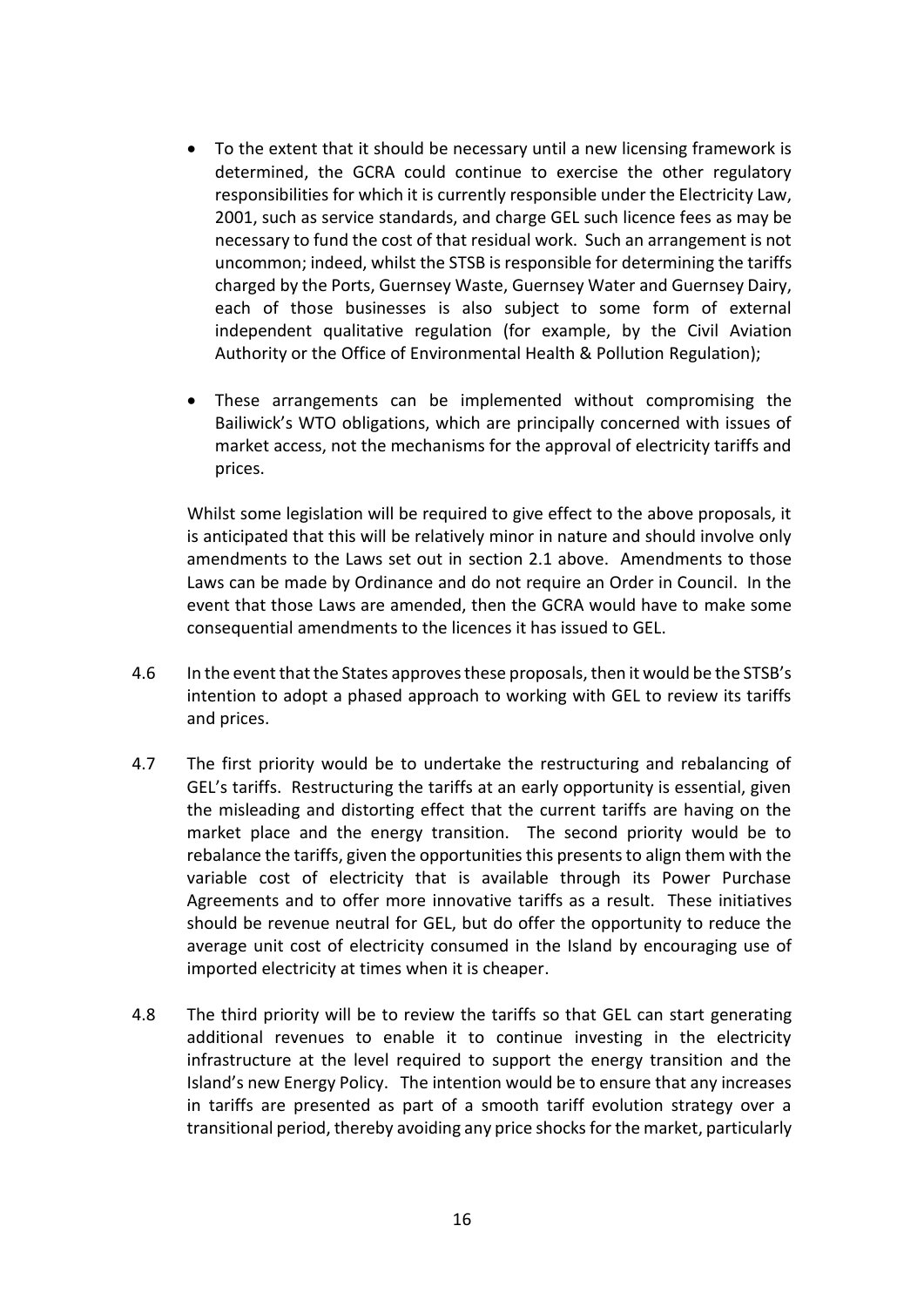as the Island's economy recovers from the COVID-19 pandemic.

- 4.9 It is important to note that key safeguards will remain in place under the proposed arrangements, as follows:
	- Under the provisions of the Regulation of Utilities Law, 2001, the States are already and will remain under the same statutory obligation as the GCRA to promote (and balance) objectives which include: firstly, protecting the interests of consumers in respect of prices; secondly, securing the provision of utility services that satisfy all reasonable demands within the Island; and, thirdly, ensuring that utility activities are carried out in such a way to best serve the economic and social development and wellbeing of the Island; and,
	- In developing its tariff proposals for consideration by the STSB, GEL would still have to comply with the requirements of the Competition (Guernsey) Ordinance, 2012 (and associated legislation), including its provisions on the prohibition of practices that are either an abuse of a dominant market position and/or are anti-competitive. This legislation was not in existence when the Electricity Law and current system of regulation was originally introduced.

The STSB's policy is that GEL should be operated on a "not for dividend" basis and that any profits earned by the Company should be either re-invested in the business for the benefits of customers and the Island's environment or "returned" to customers by freezing (or even reducing) tariffs.

4.10 In exercising its proposed responsibilities in respect of GEL's tariffs, the STSB anticipates that it will need to commission external assurance to assist it in determining the Company's future tariffs. The cost of any such assurance would, quite properly, be met by the Company. However, the STSB anticipates that this would be offset by a reduction in the licence fees that GEL pays to the GCRA, which have been set by the Authority at £180,000 in 2021 (£120,000 in 2020).

## **5 Supply & Conveyance Licences**

- 5.1 Under the provisions of the Regulation of Utilities Law, 2011, the States has the authority to give Directions to the GCRA. Section 2.1 above notes that, in the case of the supply and conveyance markets, GEL has protected licence exclusivity under Direction from the States to the GCRA at least until 31<sup>st</sup> January 2022 (albeit that exemptions from the requirement to hold a supply licence are available to other operators). GEL does not have licence exclusivity in the generation markets.
- 5.2 Under the terms of the legislation, the term "conveyance" covers the transportation of electricity from the generating station to the final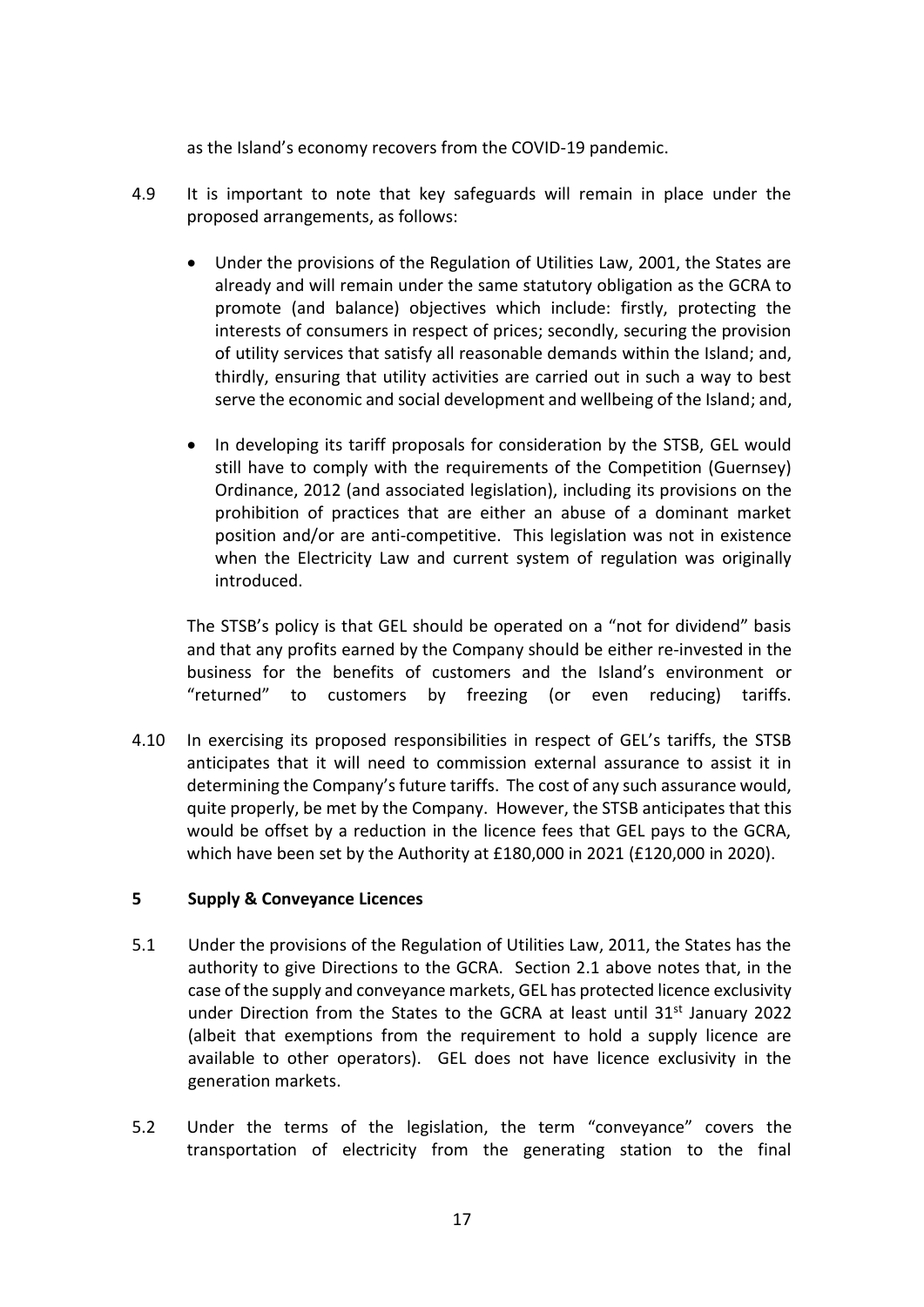substation. This is closely aligned to GEL's high voltage (HV) network. The term "supply" encompasses Guernsey Electricity's low voltage (LV) cabling that is provided between the final substation and the property receiving the electricity. In a small number of cases, supply activities can also encompass elements of the HV network, as some customers are supplied with HV directly. The breakdown of GEL's current network is approximately one third HV and two thirds LV. Therefore, GEL's licensed "supply" activities extend beyond simply the retail arrangements it has in place for the sale of electricity to its customers, but also involves the provision and maintenance of the substantial proportion of the Island's electricity network.

- 5.3 In accordance with the Energy Policy, the CfE&I will be bringing forward proposals in due course for an update to the Island's Electricity Strategy. It is anticipated that this Strategy will include recommendations on the establishment of a target for the generation of on-island renewable energy. In doing so, it could identify what additional detailed policies the States could put in place to facilitate more adoption of local renewable electricity. These might include: changes to the electricity market structures; adapting tariffs to incentivise the development and adoption of local renewable energy; and/or, changes to the "merit order" under which GEL is currently required to operate<sup>17</sup>.
- 5.4 In considering the future market structures, the updated Electricity Strategy will provide an opportunity for the States to consider how the development of local renewable electricity relates to the States' current N-2 security of supply requirements under which GEL is currently required to operate, noting that a key pillar of the Energy Policy is that all suppliers should in future share responsibility for security within a more open energy market.
- 5.5 It is anticipated that the updated Electricity Strategy will be submitted to the States for consideration by the CfE&I by or during the third quarter of 2022. However, with GEL's exclusivity in the supply and conveyance markets ending before then on  $31<sup>st</sup>$  January, 2022, the States need to consider what guidance should be issued to the GCRA in respect of its licensing responsibilities from that point and until any new licensing framework is adopted by the States.
- 5.6 It is therefore recommended that a States' Direction should be issued to the GCRA that, in undertaking its responsibilities under the Electricity Law, 2001, it should ensure its actions and decisions are consistent with and support the implementation of the States' extant Energy Policy and Electricity Strategy and, in particular, reflect the Energy Policy's focus on: establishing targeted

<sup>&</sup>lt;sup>17</sup> The merit order ranks the electricity sources available to GEL for dispatch into the network and is based solely on their ascending order of price (such that the cheapest must always be dispatched first). Changes to the merit order could require a greater weighting or priority to be given to the dispatch of locally generated renewable electricity and would enable GEL to stimulate the market by entering into committed power purchase agreements with suppliers of such electricity.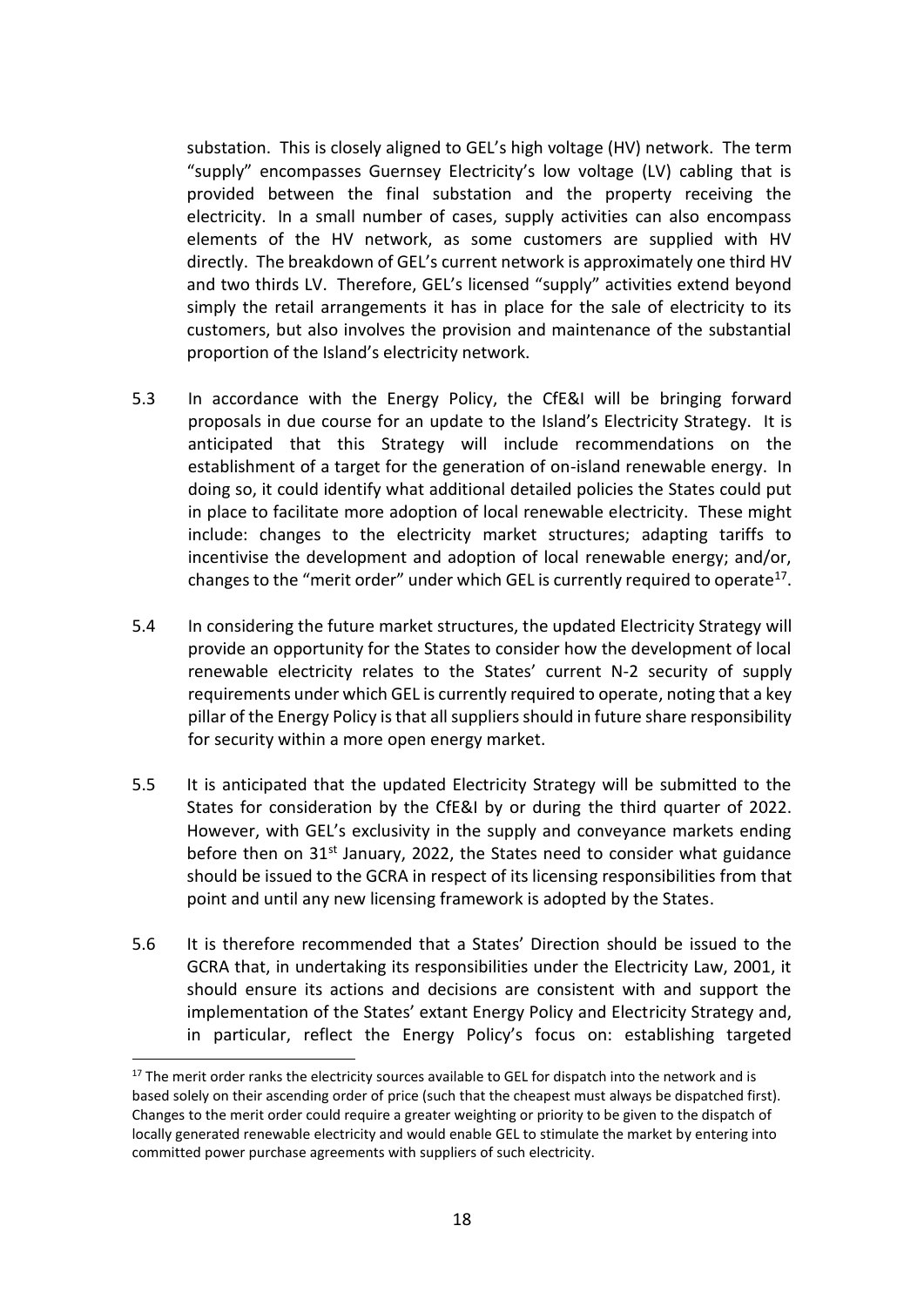competition to support establishing on-island (including off-shore) renewable energy; and, facilitating a competitive energy supply market using shared critical infrastructure.

## **6 Consultation**

- 6.1 In May, 2021, the joint Committees undertook a targeted closed consultation of the GCRA and the members of the Energy Forum in respect of the potential for extending GEL's exclusivity in the case of the supply and conveyance markets. The GCRA confirmed that an extension of the arrangement would be a reasonable approach in the current context, but it was clear from the responses that there were differing views, and that overall an alternative approach was needed that would balance removing barriers for on-island businesses and market entrants in respect of renewables while preserving the approach of sharing the base network.
- 6.2 The joint Committees have also consulted with the GCRA in respect of the recommendations regarding tariff regulation. The GCRA's overall view is that maintaining the current regulatory regime "will support the expediency needed and provide the most appropriate safeguards to address the real issues identified". However, the joint Committees have set out above the reasons why the change of approach in the interim is recommended. Notwithstanding, the helpful observations made by the GCRA will be useful in ensuring an effective approach in the interim should the States support the propositions.

## 7. **Compliance with Rule 4**

- 7.1 Rule 4 of the Rules of Procedure of the States of Deliberation and their Committees sets out the information which must be included in, or appended to, motions laid before the States.
- 7.2 In accordance with Rule 4(1), the Propositions have been submitted to Her Majesty's Procureur for advice on any legal or constitutional implications.
- 7.3 In accordance with Rule 4(4) of the Rules of Procedure of the States of Deliberation and their Committees, it is confirmed that the propositions above have the unanimous support of the Policy & Resources Committee and the States' Trading Supervisory Board. The propositions have the majority support of the Committee *for* Economic Development, with Deputy Vermeulen not supporting the propositions.
- 7.4 In accordance with Rule 4(5), the Propositions relate to the duties of the: Policy & Resources Committee to promote and facilitate cross-committee policy development; the Committee *for* Economic Development to advise the States on regulation in the economy; and, the States' Trading Supervisory Board to carry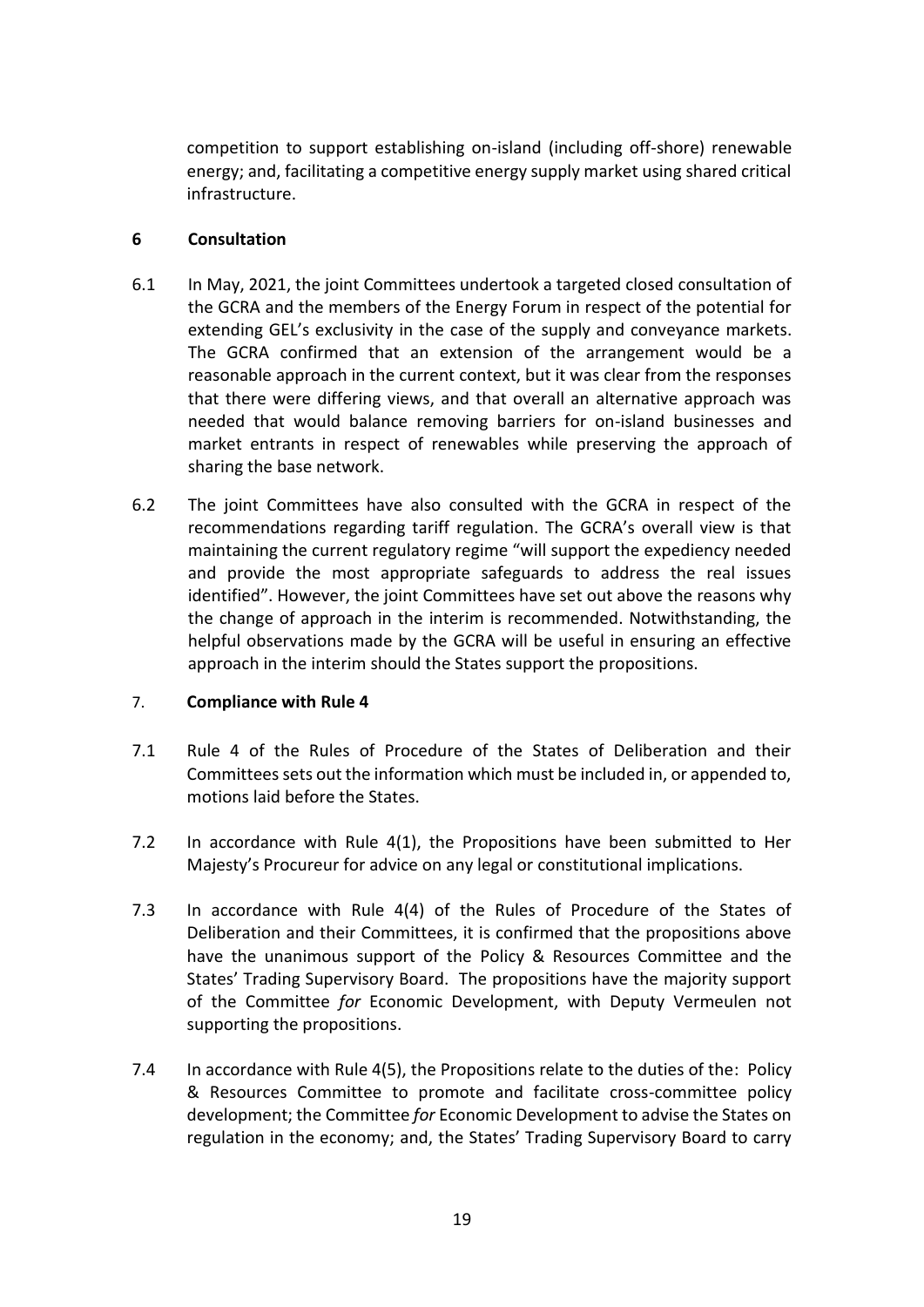out the States' role as shareholder in Guernsey Electricity.

7.5 In accordance with Rule 4(5), the joint Committees consulted with the Committee *for the* Environment & Infrastructure, the Guernsey Competition & Regulatory Authority and the members of the Energy Forum. A letter of comment from the Committee *for the* Environment & Infrastructure is appended.

Yours faithfully

| <b>Policy &amp; Resources</b> | <b>Committee for Economic</b> | <b>States' Trading</b>    |
|-------------------------------|-------------------------------|---------------------------|
| Committee:                    | Development:                  | <b>Supervisory Board:</b> |
| P T R Ferbrache               | N R Inder                     | P J Roffey                |
| President                     | President                     | President                 |
| H J Soulsby                   | S J Falla                     | C N K Parkinson           |
| Vice-President                | Vice-President                | Vice-President            |
| M A J Helyar                  | A Kazantseva-Miller           | N G Moakes                |
| J P Le Tocq                   | N G Moakes                    | S J Falla MBE             |
| D J Mahoney                   | S P J Vermeulen               | J C Hollis                |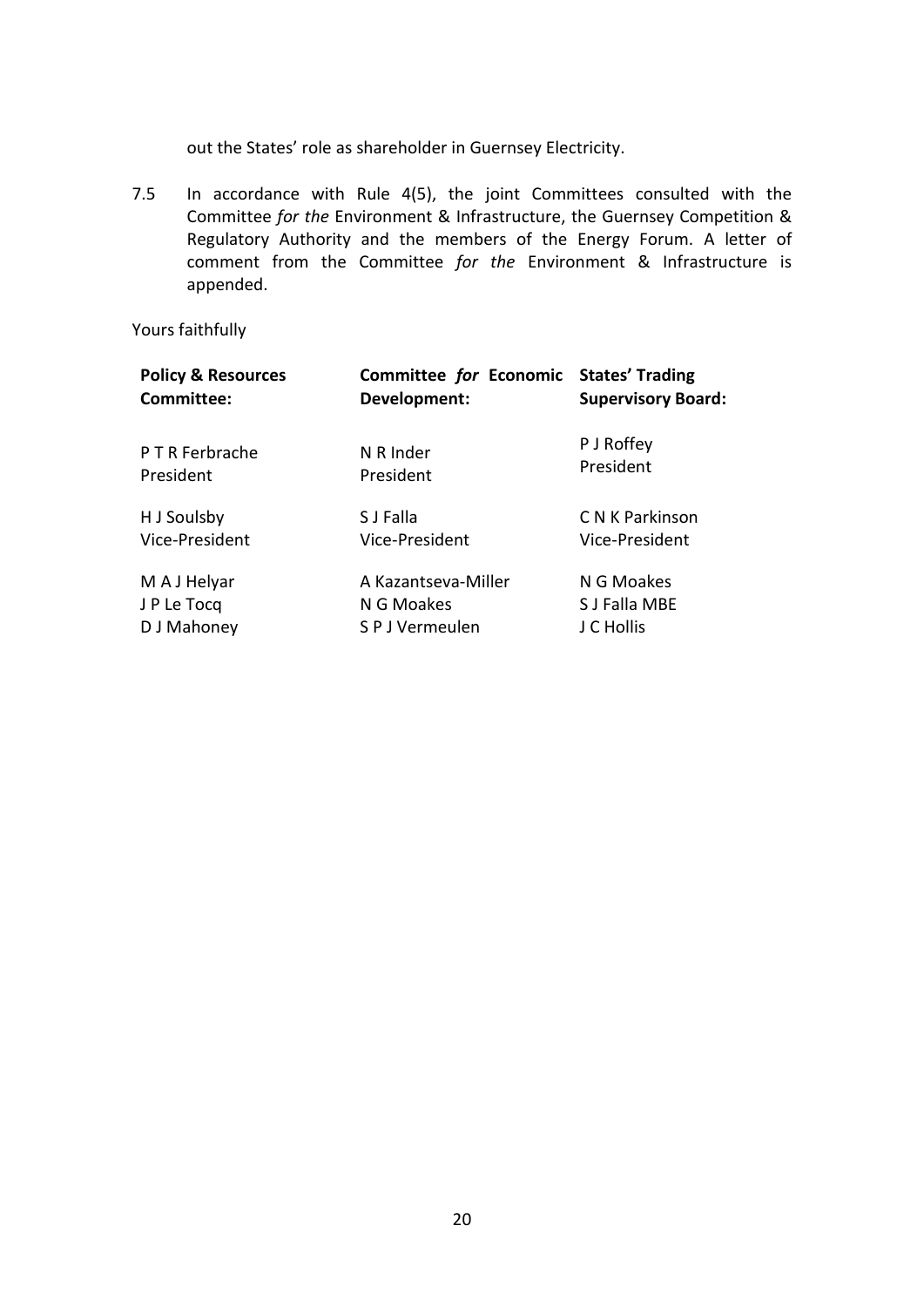#### **APPENDIX 1**



Deputy P Ferbrache President Policy & Resources Committee Raymond Falla House Longue Rue St Martin GY1 1AF +44 (0) 1481 224567 www.gov.gg

*Via e-mail*

27 May 2021

Dear Deputy Ferbrache

#### **LETTER OF COMMENT ON THE INTERM TARIFF REGULATION POLICY LETTER**

The Energy Policy submitted to the States Assembly by the predecessor Committee *for the* Environment & Infrastructure, and adopted by the States in 2020, established a policy framework for the effective management of Guernsey's energy needs over the period 2020-2050. It sets out high-level policy direction to enable the States to manage the global transition to decarbonisation in the energy market at a local level.

The Committee's view is that the policy letter from the joint Committees marks a significant first step in reaching the aims and objectives of the Energy Policy.

The Committee concurs that there is a strong case for restructuring and rebalancing GEL's current tariffs as a high priority to support the objectives of the Energy Policy. The Committee supports the rationale for the interim approach that is being proposed in respect of tariff regulation. This balances the need for certainty for the market, including Guernsey Electricity Limited (GEL), the need for the States to move quickly in that respect, and the need to find a pragmatic and effective approach given the significant demands on government resources in a challenging local and global environment post-Covid and post-Brexit.

The 2020 policy letter does specifically acknowledge the importance of taking steps in the interim to ensure that GEL could continue to maintain electricity supply whilst awaiting a new licensing framework, and recognised that the States might need to enable this to happen if it was not possible to issue licences under the new licensing framework in sufficient time. This approach is consistent with that.